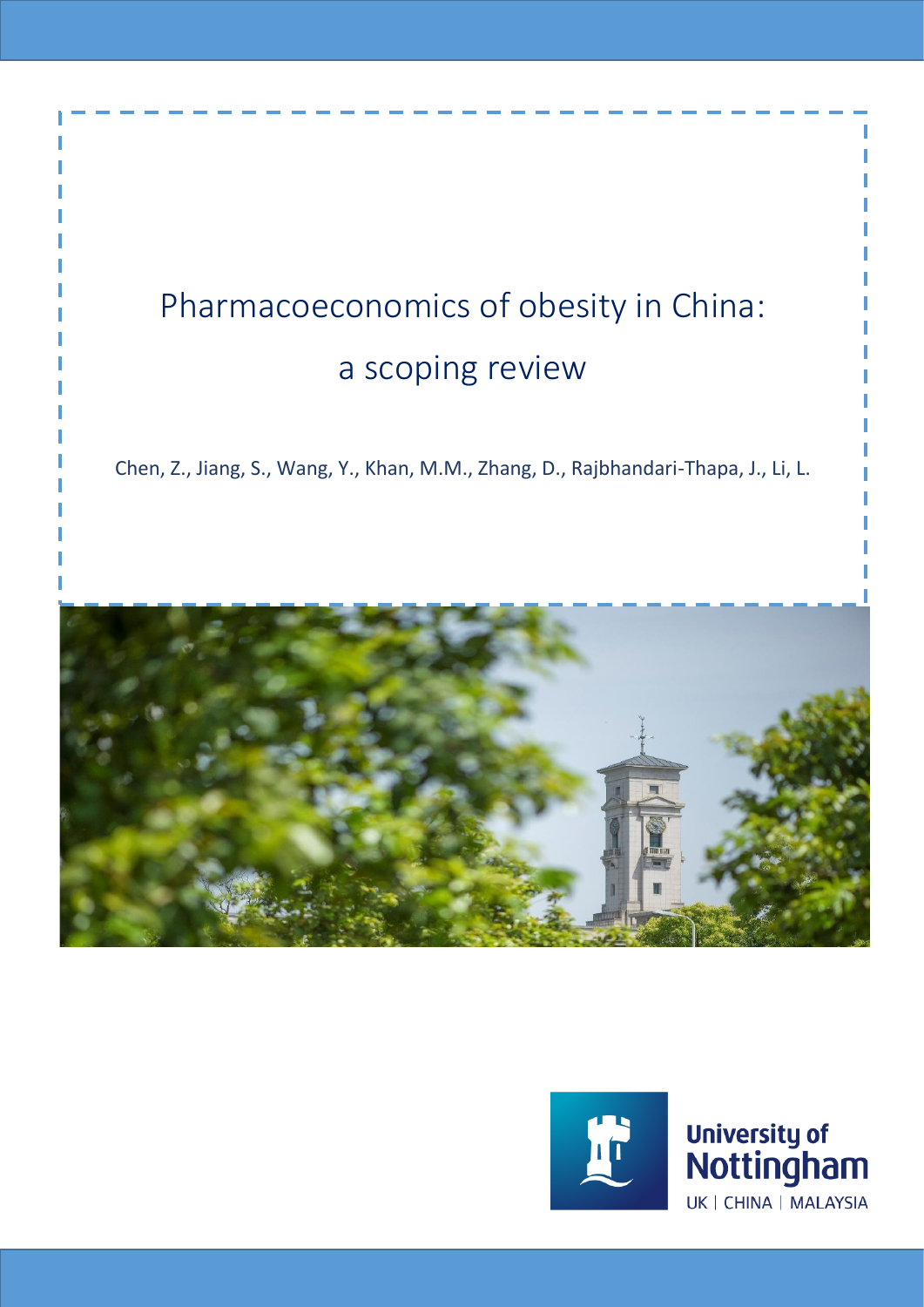University of Nottingham Ningbo China, 199 Taikang East Road, Ningbo, 315100, Zhejiang, China.

First published 2021

This work is made available under the terms of the Creative Commons Attribution 4.0 International License: <http://creativecommons.org/licenses/by/4.0>

The work is licenced to the University of Nottingham Ningbo China under the Global University Publication Licence: https://www.nottingham.edu.cn/en/library/documents/researchsupport/global-university-publications-licence-2.0.pdf

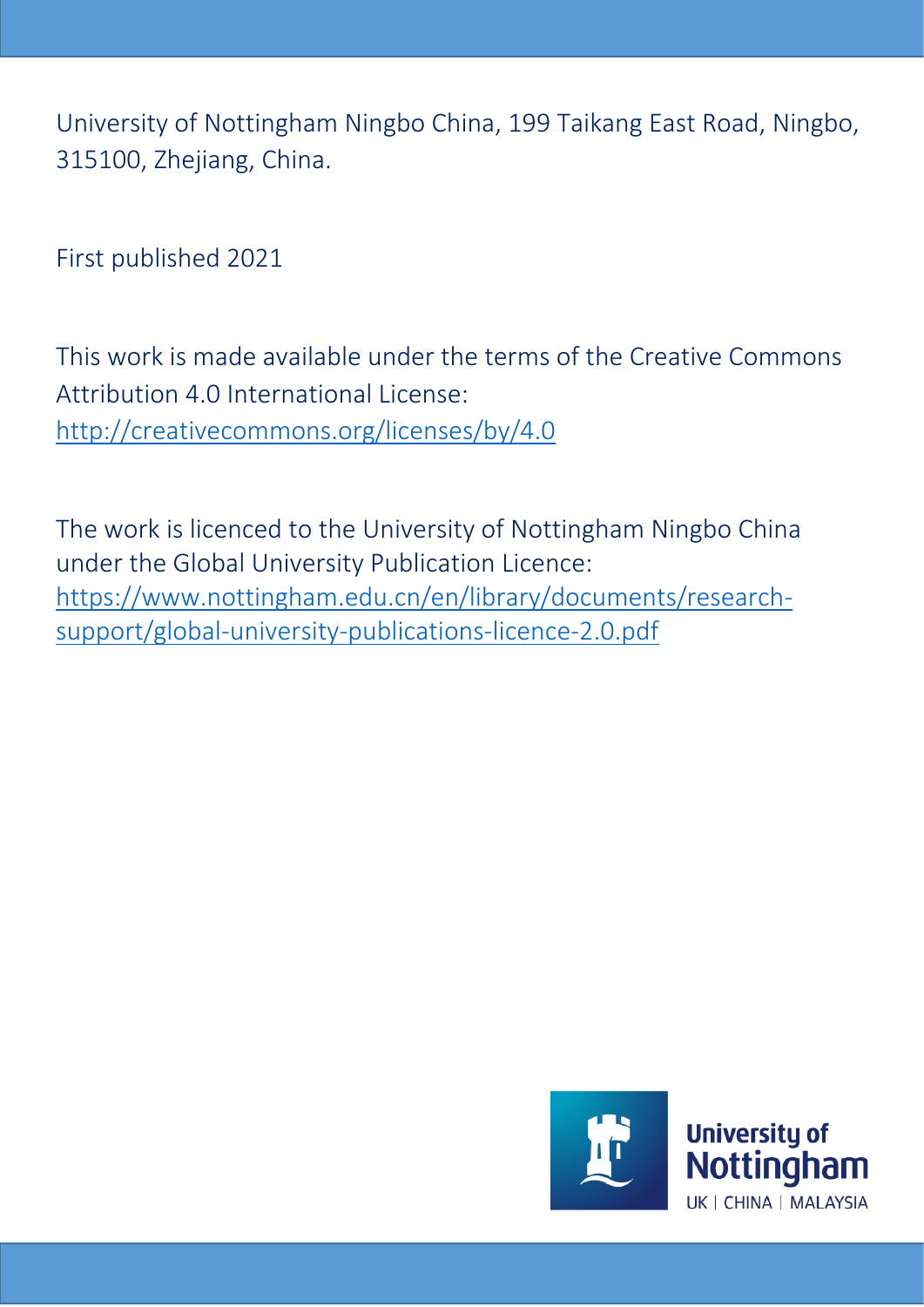# **Pharmacoeconomics of obesity in China: A scoping review**

Zhuo Chen, PhD  $MS^{1,2,*}$ , Shan Jiang, PhD<sup>3,\*</sup>, Youfa Wang, PhD  $MD^4$ , M. Mahmud Khan, PhD<sup>1</sup>, Donglan Zhang, PhD<sup>1</sup>, Janani Rajbhandari-Thapa, PhD<sup>1</sup>, Li Li, MD<sup>5</sup>

- 1. Department of Health Policy and Management, College of Public Health, University of Georgia, Athens, Georgia, USA
- 2. School of Economics, Faculty of Humanities and Social Sciences, University of Nottingham Ningbo China, Ningbo, Zhejiang, China
- 3. School of Population and Public Health, University of British Columbia, Vancouver, British Columbia, Canada
- 4. Global Health Institute, Xi'an Jiaotong University, Xi'an, Shaanxi, China
- 5. Department of Endocrinology and Metabolism, Ningbo First Hospital, Ningbo, Zhejiang, China
- \*. These authors contributed equally.

Corresponding author: Zhuo Chen, PhD MS, Associate Professor of Health Policy and Management, University of Georgia, 100 Foster Rd, Wright Hall 305B, Athens, 30602, Georgia, USA. Email: zchen1@uga.edu.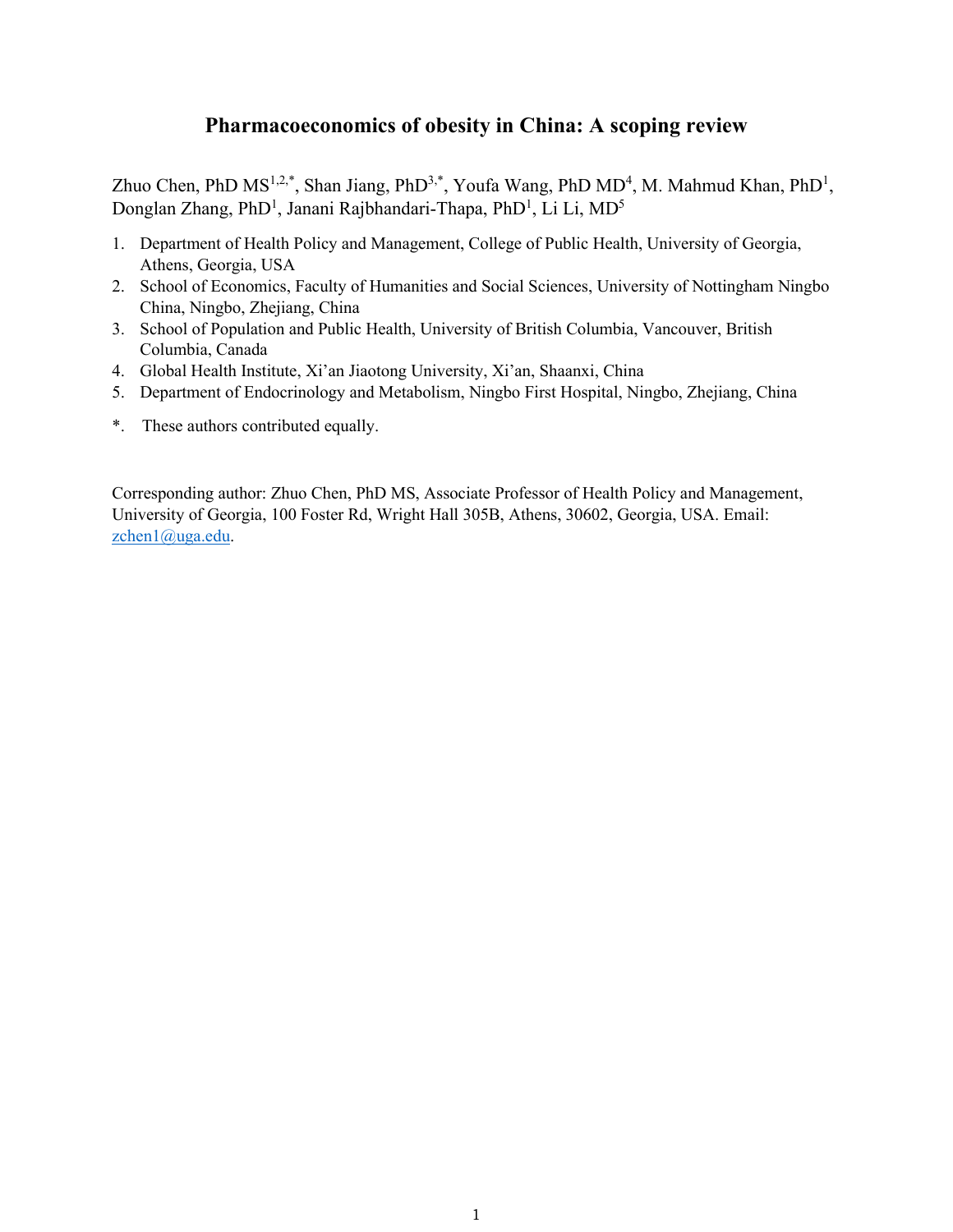# **Pharmacoeconomics of obesity in China: A scoping review**

# **ABSTRACT** (maximum 200 words)

**Background**: With the growing rate of obesity and associated chronic conditions in China, there is a need to assess the health and economic burden of obesity and examine the effectiveness of pharmaceutical, medical, and comprehensive weight-loss interventions.

**Areas covered**: This article reviewed publications retrieved from PubMed and Google Scholar during 2010-2020 on pharmacoeconomic studies related to overweight and obesity in China. We identified five cost-of-illness studies and four cost-effectiveness analyses of weight-loss interventions, including bariatric surgeries and a comprehensive intervention program.

**Expert opinion**: There is a lack of pharmacoeconomic analyses of obesity in China. Existing studies have often taken the health system perspective without accounting for productivity loss. Cohort studies and studies based on electronic health records or claims data are needed to provide the epidemiologic parameters required for homegrown economic evaluations of the health and economic burden of obesity in China, as well as the cost-effectiveness of interventions to reduce obesity and its sequela.

**Keywords**: Bariatric surgery, China, cost-effectiveness, cost-of-illness, economic evaluation, obesity, overweight

# **Article highlights**:

- There is a lack of pharmacoeconomic analyses of obesity treatments in China.
- Estimates of the total direct medical cost of overweight and obesity in China range between \$8.4 - \$23.9 billion, and indirect medical cost is estimated at \$62.6 billion.
- The few pharmacoeconomic analyses of obesity treatment in China have assessed the cost-effectiveness of bariatric surgeries and comprehensive medical intervention (blood glucose management).
- Variations in methods used and study quality exist among the existing pharmacoeconomic analyses of obesity treatments in China.
- Guidelines and capacity building would benefit the field of pharmacoeconomic analysis of obesity in China.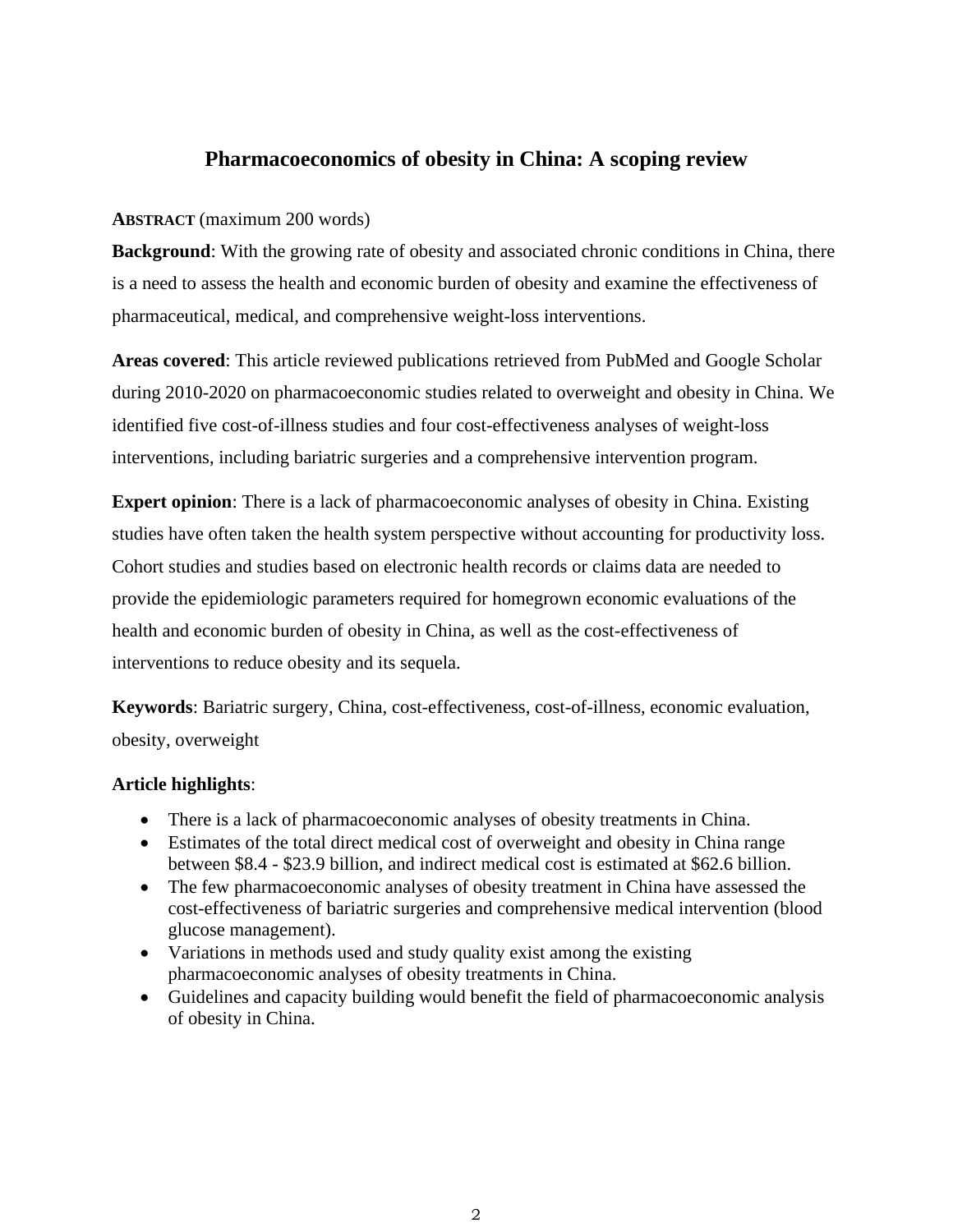#### **Pharmacoeconomics of Obesity in China: A Scoping Review**

#### **1. Introduction**

Obesity is a complex and multifactorial disease leading to heightened risks of morbidity and mortality [1]. The increased prevalence of obesity worldwide is associated with growing health and economic burdens [1-3]. Such a trend is seen among both high-income countries and transition economies [4-7]. In the Asia Pacific region, the economic development of many lowand middle-income countries has brought along dramatic increases in the prevalence of overweight and obesity. For example, although the prevalence of overweight and obesity in China is a third of that in Australia, the increase in China's prevalence over the last 20 years was 400% compared with 20% in Australia [8]. The burdens of overweight and obesity on health and economy are likely to grow in many developing countries in the years to come [8]. Evaluating options for obesity treatment and prevention is in urgent need in low- and middle-income countries, including China [2].

With the growing health and economic burden of chronic diseases associated with the increasing rates of overweight and obesity in China, examining the pharmacoeconomics of obesity provides a timely assessment of the methods and applications used in evaluating the alternative medical interventions that address obesity or its sequela. The objective of this paper is to provide a scoping review of the health and economic burden of obesity in China, the development of pharmacoeconomic evaluation of obesity treatments, technical issues related to pharmacoeconomic evaluation, and related policy implications to China.

#### **2. Overweight and obesity in China**

#### *2.1 Prevalence rates*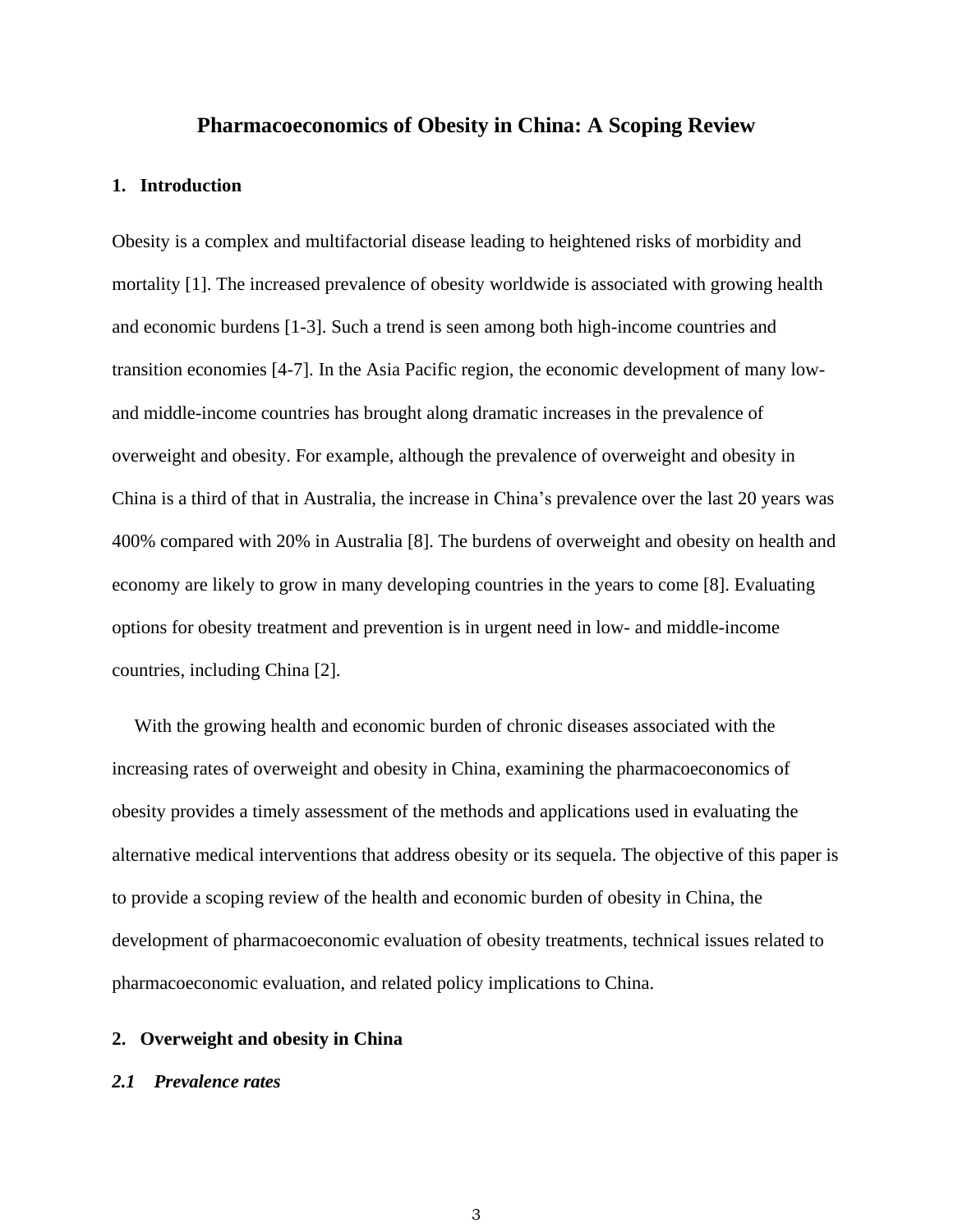The prevalence of overweight and obesity has been increasing in China [9, 10]. However, substantial differences in the incidence of overweight and obesity across gender, ethnic group, and socioeconomic status exist in China [11]. Examining data from the National Free Preconception Health Examination Project in rural China from 2010 to 2014, researchers found that the prevalence of combined overweight and obesity (Body Mass Index (BMI)  $\geq 24.0 \text{ kg/m}^2$ ) among men was 33.8% while the corresponding rate of obesity (BMI  $\geq$  28.0 kg/m<sup>2</sup>) was 6.3% [12]. A study comparing two representative surveys of Hunan province conducted in 2013 and 2018 found that the adult prevalence rate of overweight increased 6.2 percentage points and the prevalence of obesity increased 3.1 points over the five years, with varying prevalence changes across demographic groups [13]. In the study sample, urban residents had a higher prevalence of overweight and obesity than rural residents, men had a higher prevalence of overweight and obesity than men regardless of residential status, and age had a nonlinear correlation with the rates of overweight and obesity peaked for mid-age groups [13]. Data from the China National Stroke Screening and Prevention Project Study from October 2014 – November 2015 showed significant differences in the prevalence rates across ethnic groups in China, with Uyghurs having the highest rates of overweight and obesity and Hui Muslims the lowest rates [7]. Although the direction of the socioeconomic gradient may differ from that in high-income countries, socioeconomic status is related to the incidence of obesity in China. For example, pocket money for children is associated with an increased incidence of childhood obesity in Chinese megacities [11, 14]. Environmental factors, such as neighborhood restaurant density also correlate with adult obesity in China [15].

# *2.2 Health Consequences of Obesity*

4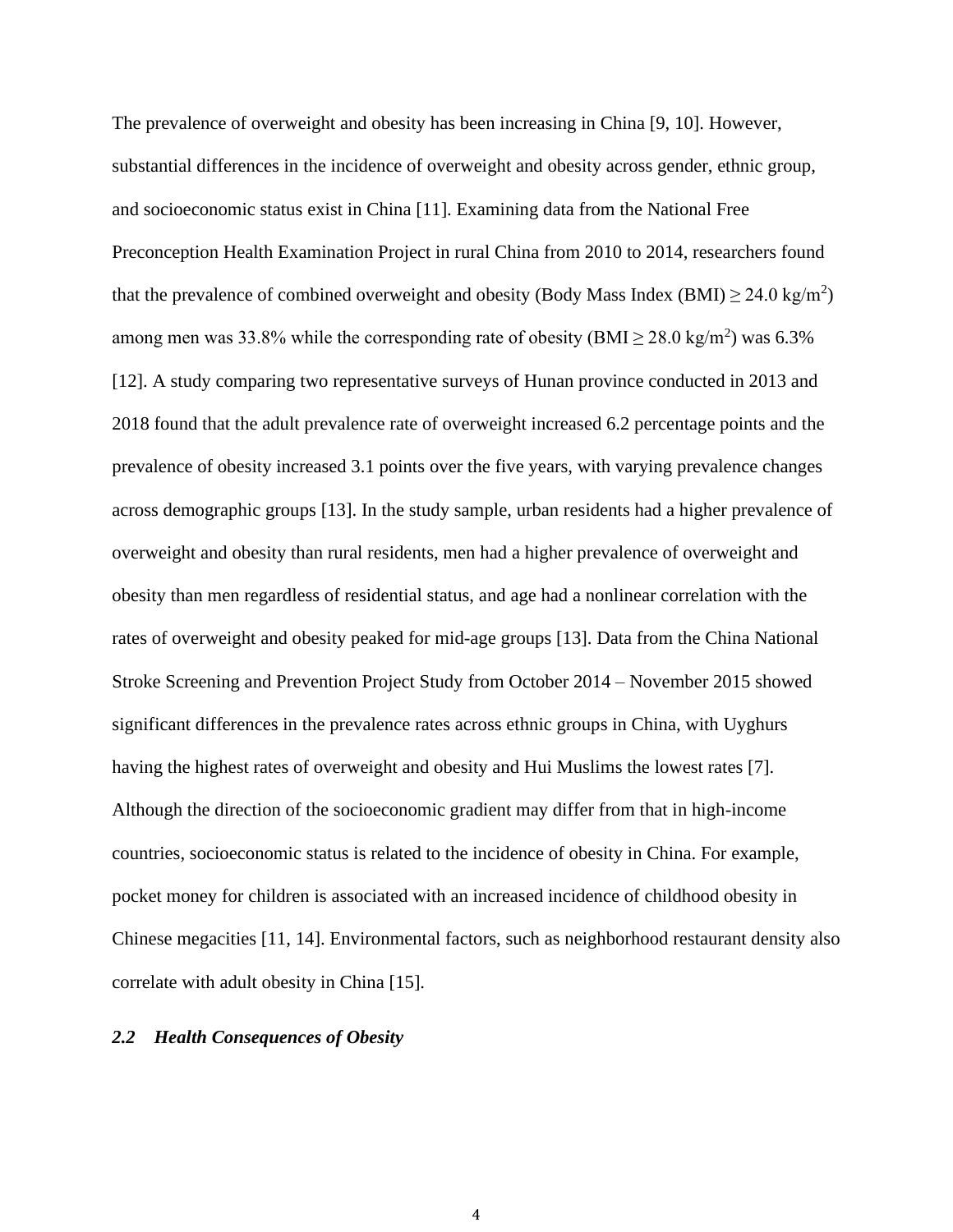Obesity is known to be associated with increased mortality and morbidity [16, 17]. Using data on a large prospective cohort study of 224,064 men during 1990-2006, Chen and colleagues showed a U-shaped association between BMI and all-cause mortality in the Chinese population [18]. They suggested that the earlier evidence may have overestimated the excess mortality at low BMI but underestimated that at high BMI, and stroke is one of the major conditions through which obesity is associated with excess mortality [18]. A prospective cohort study in a nationally representative sample of 169,871 Chinese men and women aged 40 years or older found that both underweight and obesity were associated with increased mortality [19].

A range of chronic conditions may result from excessive bodyweight. Obesity was associated with type 2 diabetes among a sample of middle-aged and older adults in Jinan, China, with different impacts between men and women [20]. Obesity also affects mental health status. Obesity at midlife may contribute to dementia at a later age, accounting for a large portion of the projected 26.2 million dementia patients in China by 2050 [21]. Chinese may be at a high risk of diabetes with a moderate level of BMI, prompting some researchers and practitioners recommending a lower threshold of BMI at  $24.0 \text{ kg/m}^2$  for obesity among the Chinese population [22].

Evidence also suggests an "obesity paradox" among the Chinese population. While moderate obesity (30  $\le$  BMI  $\le$  35) might offer protective effects in health-related quality of life (HRQoL), particularly among older adults, class II obesity  $(35 \leq BMI \leq 40)$  was associated with reduced physical functioning [23]. The finding is consistent with the extant literature. A systematic review suggested that obesity was associated with significantly higher all-cause mortality, although no association was found for class I obesity  $(30 \leq BMI \leq 35)$  [24]. Researchers examined the Chinese Longitudinal Healthy Longevity Study, a community-based prospective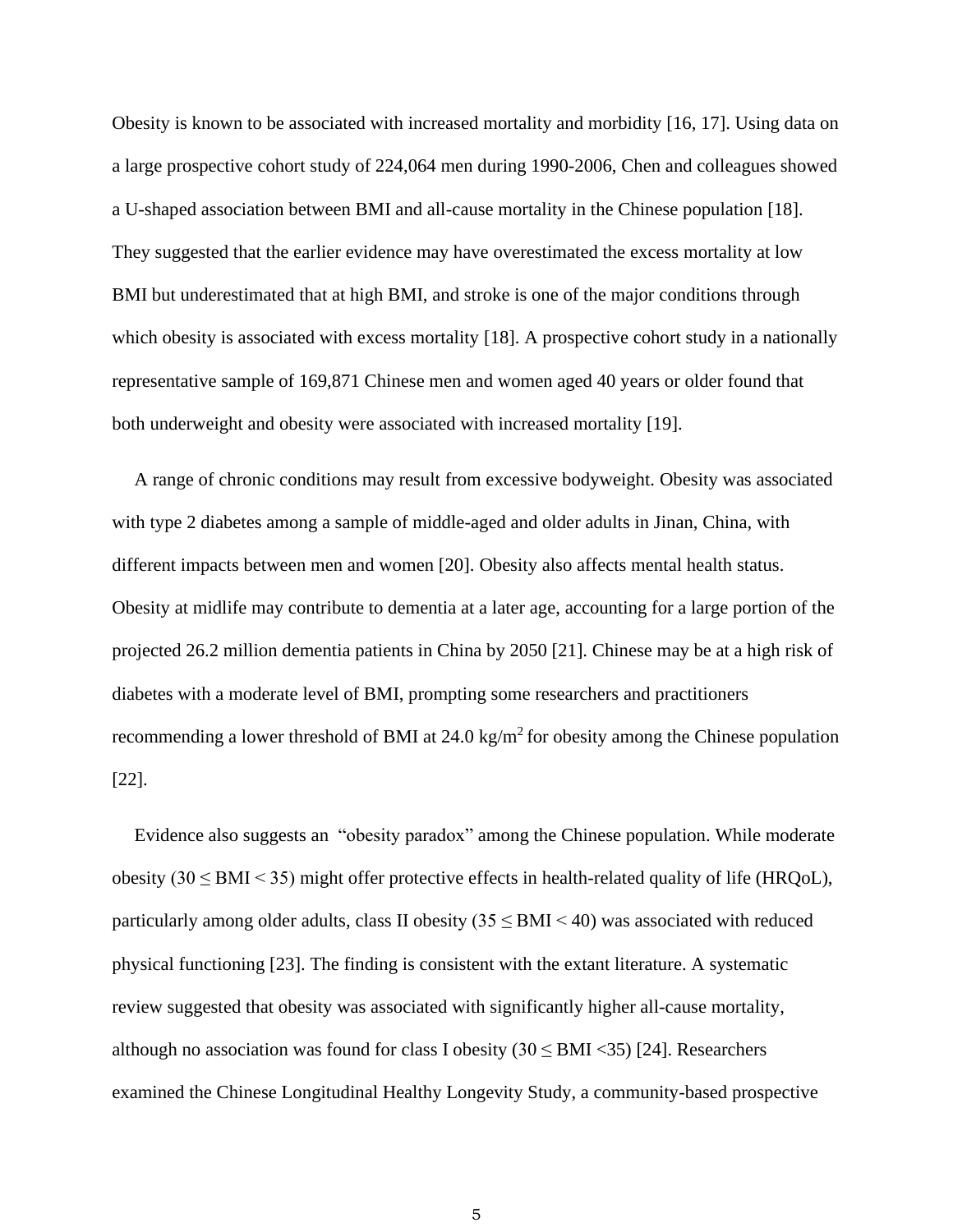cohort study conducted in 23 provinces of China, with multiple-year follow-up and recruitment of new participants. They found that higher BMI was associated with a lower risk of disability in activities of daily living (ADL) among Chinese adults age 80 years or older. The authors argued that underweight, rather than overweight or obesity, continues to be a priority for the prevention of disability in ADL after age 80 years [25]. However, such a pattern might depend on initial health status. Among a prospective cohort of Chinese people 65 years or older enrolled from 1998 to 2000 at Elderly Health Centers in Hong Kong, obesity was associated with better outcomes among those with poor health status, but with a worse outcome for those with initially good health [26].

#### **3. Pharmacoeconomics of Obesity in China**

## *3.1 Development and Use of Pharmacoeconomics in China*

Pharmacoeconomics has a relatively short history of practice in China, dating back to the efforts introducing pharmacoeconomics into China in the early 1990s [27]. However, the academic community and policymakers have increasingly recognized the need for and importance of evidence-based decision-making after the 2009 Healthcare Reform [28]. Pharmacoeconomic research conducted in China has experienced a dramatic increase, but a systematic review has identified limitations of the pharmacoeconomic publications in English during 2003-2014 [29]. There is a lack of guidelines and local epidemiologic, economic, and quality-of-life data [30, 31]. China's institutionalization of Health Technology Assessment (HTA) is low, although this may be changing. China's newly-established major payer, the National Health Security Administration (NHSA), has encouraged the use of HTA in determining drug coverages [32].

#### *3.2 Pharmacoeconomics of Obesity in China*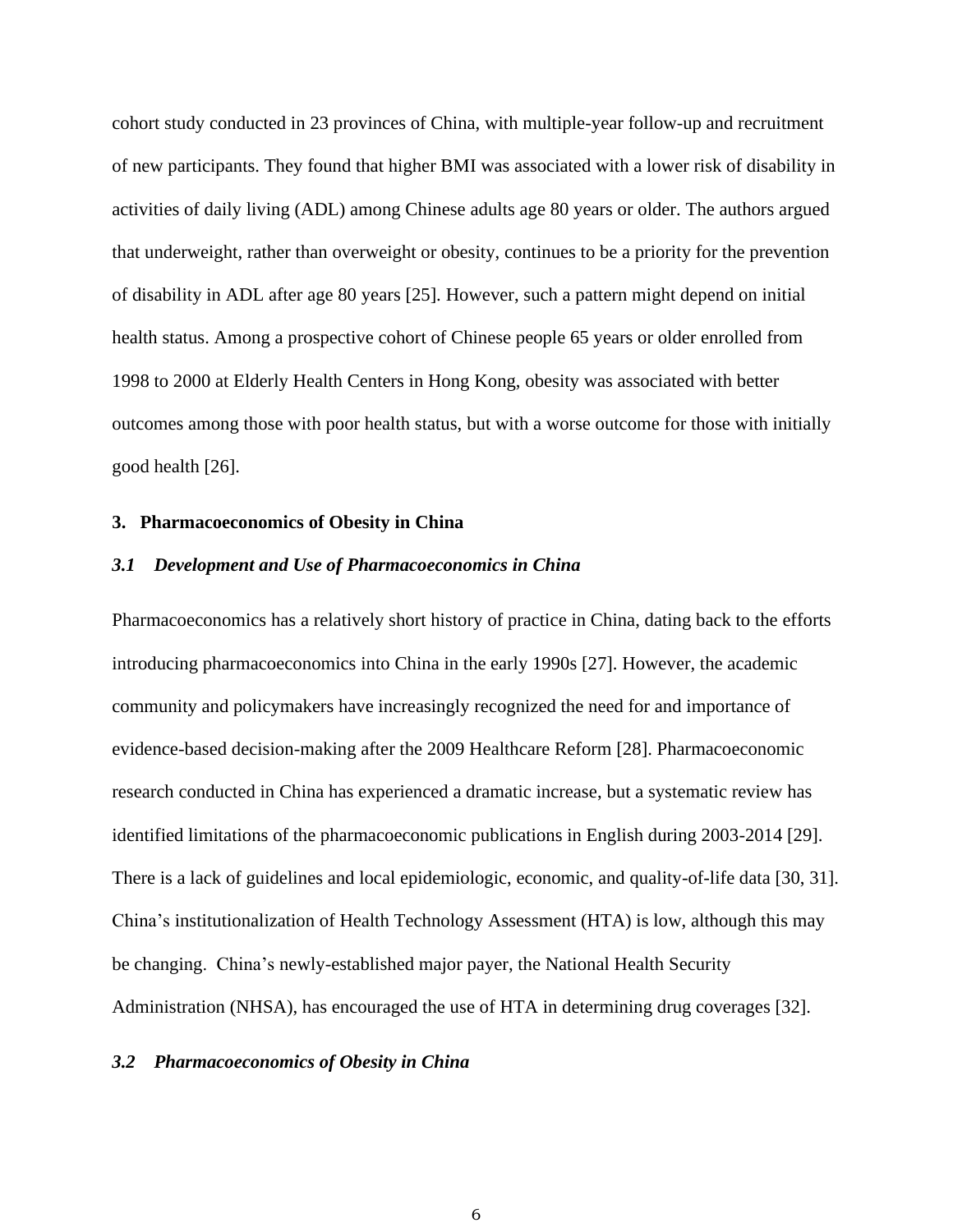While pharmacoeconomic research of obesity outside of China has covered a wide range of pharmaceutical and surgical treatments of obesity [33-35], such studies have been limited in China. A contributing factor may be because obesity is not a recognized disease condition in China. This is not surprising given that obesity was considered a disease in the US only since 2013 [36]. The US Centers for Medicare & Medicaid Services (CMS) does not cover weight-loss drugs yet, although its Medicare Part C (Medicare Advantage plans in partnership with private insurance) may provide extended coverage of weight-loss drugs. US Medicare does cover certain weight-loss surgeries under specific conditions if the patient is morbidly obese [37]. In China, while anecdotal evidence suggested that weight-loss drugs had been considered reimbursable in some localities, the NHSA has formally excluded weight-loss drugs from its coverage since September 2020 [38].

## *3.2.1 Scoping Review*

A careful search on Google Scholar of articles on pharmacoeconomic analysis on obesity in China (search keywords: pharmacoeconomic AND obesity AND China) published during 2010- 2020 yielded 4,250 hits, but only five studies were identified by two of the co-authors as relevant, with obesity as the primary condition studied and China as the study setting [6, 39-42]. By searching the articles cited in these studies, we identified two additional studies published before 2010 [5, 43]. A similar search on PubMed produced no additional hits. A search of the Chinese translation of the keywords on Google Scholar produced 3,130 hits of articles published in Chinese during 2010-2020, but only one study was deemed relevant [44]. Additional searches led to another cost-of-illness study published in 2013 in Chinese [45]. Table 1 provides a summary of the nine studies. The studies include five cost-of-illness analyses of overweight and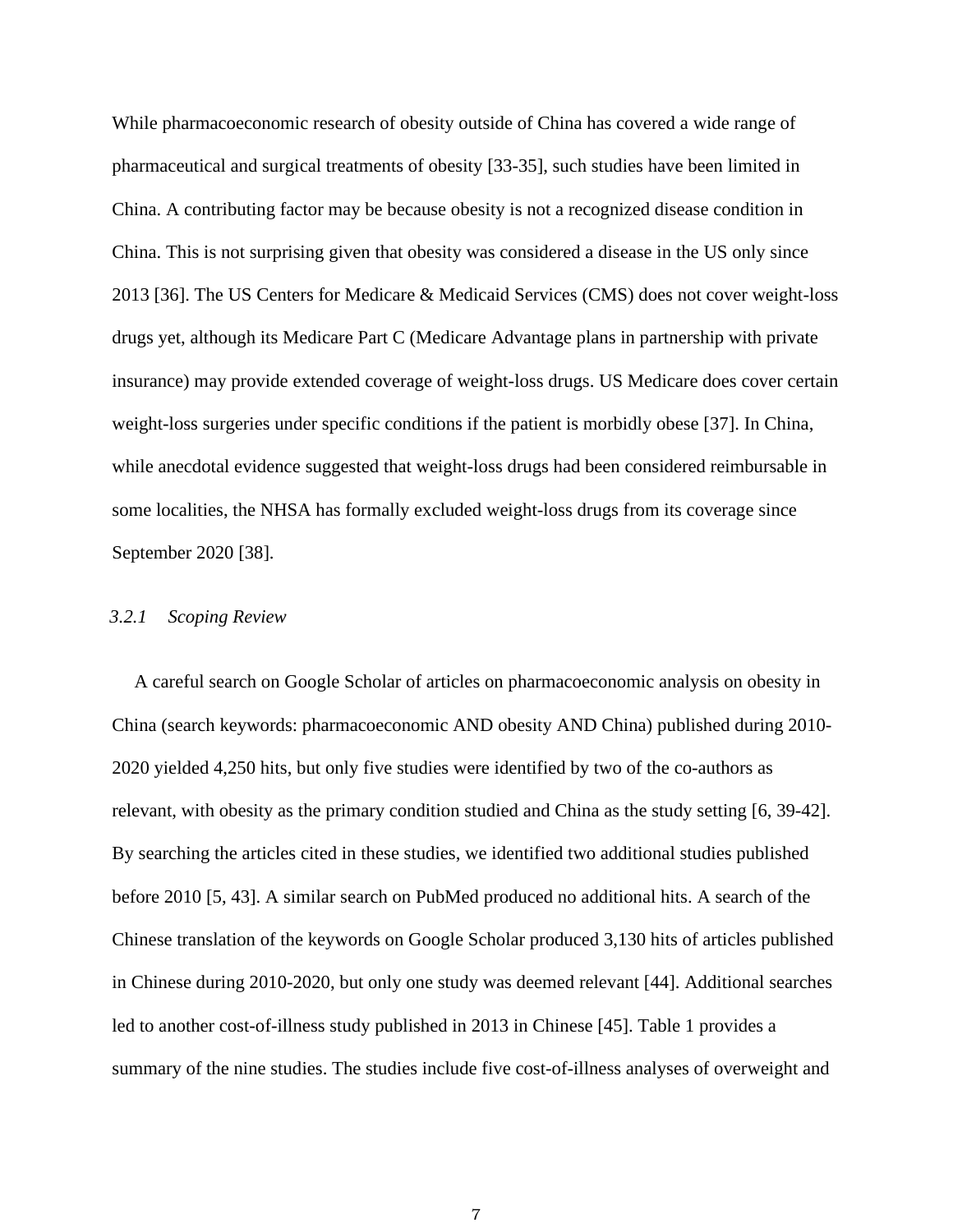obesity and four cost-effectiveness analyses with obesity as an outcome or an important lifestyle factor.

Heterogeneities in the use of pharmacoeconomics in the nine studies exist. Most studies have used the healthcare system perspective or societal perspective, although only one of the studies specifically provided the study perspective. Many studies used modeling because of the lack of epidemiologic parameters, which calls for a systematic approach to collect epidemiologic information from large-scale surveys or electronic health records. A minor difference in the definition of obesity exists, with the earliest cost-of-illness study conducted by researchers outside of China using higher thresholds of BMI to define overweight and obesity [43]. The other studies have used a definition of overweight and obesity for East Asian populations [15]. More details of the studies are provided in the following sections.

#### *3.2.2 Cost of Overweight and Obesity*

Substantial economic burdens result from overweight and obesity. A systematic review concluded that obese individuals had medical costs that were approximately 30% greater than their normal-weight peers [46]. However, there is a dearth of systematic analysis on the economic burden of overweight and obesity in China. Only five studies reviewed in the paper have ventured into this area and shed light on the cost of overweight and obesity in China but with different choices of time, population, and geographic locations.

The first study reviewed the full economic costs of poor diet, lack of physical activity, and obesity in China as a case study [43]. The authors used data from the China Health and Nutrition Survey 2000 wave and the 1998 National Survey of Health Services for China to calculate the total costs of overweight and obesity at US\$49.4 billion in 2000, including \$5.9 billion direct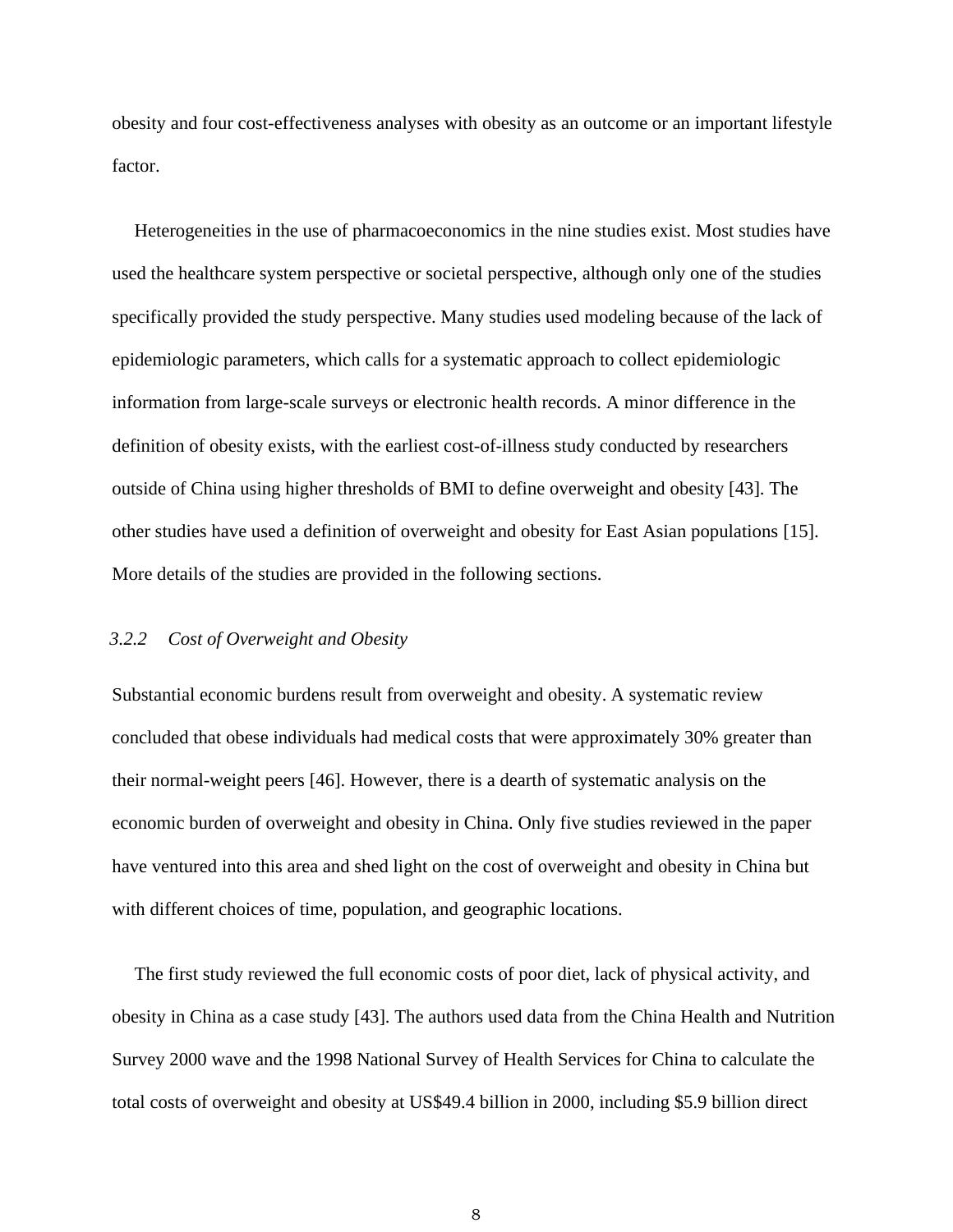costs and \$43.5 billion indirect costs. The latter included lost productivity due to premature death, decreased years of disability-free life, and reduced time to work.

In another study that examined national data, researchers from the Chinese Center for Disease Control and Prevention (China CDC) used population attributable risk (PAR) from a cohort study on coronary heart disease (CHD) and other risk factors during 1985-2000, coupled with estimates from the 2002 China National Nutrition and Health Survey and the Third National Health Service Survey 2003 wave [5]. They estimated the total annual medical cost attributable to overweight and obesity at 21.11 billion Yuan (RMB) (approximately US\$2.74 billion), accounting for 3.7% of national total medical costs in 2003 [5]. The authors warned that the cost of overweight and obesity could reach \$4.8 billion if the ratio of overweight and obesity approaches 1.1:1. Of note on this study is that the authors had to borrow the percentages from the US estimates for the portions of direct costs of the four chronic diseases attributable to overweight and obesity. Zhang et al. used a similar strategy and updated the estimate for the direct economic cost associated with overweight and obesity at 90.8 billion Yuan (RMB) in the year of 2010 (approximated US\$15.7 billion in 2019 price) [45].

Studies also examined the economic costs of obesity in particular regions or among specific population groups. Li et al. surveyed 2,474 men and 2,505 women aged 35 and older in the rural area of Yunnan province on their health and body weight status in 2015 [39]. A team of medical students measured blood pressure and glucose and took anthropometric measurements from the participants. Using published annual per-person costs of hypertension, diabetes, CHD, and stroke, the authors estimated the total economic burden of the four diseases associated with obesity and central obesity in rural Southwest China at \$3.9 billion and \$8.7 billion (2015US)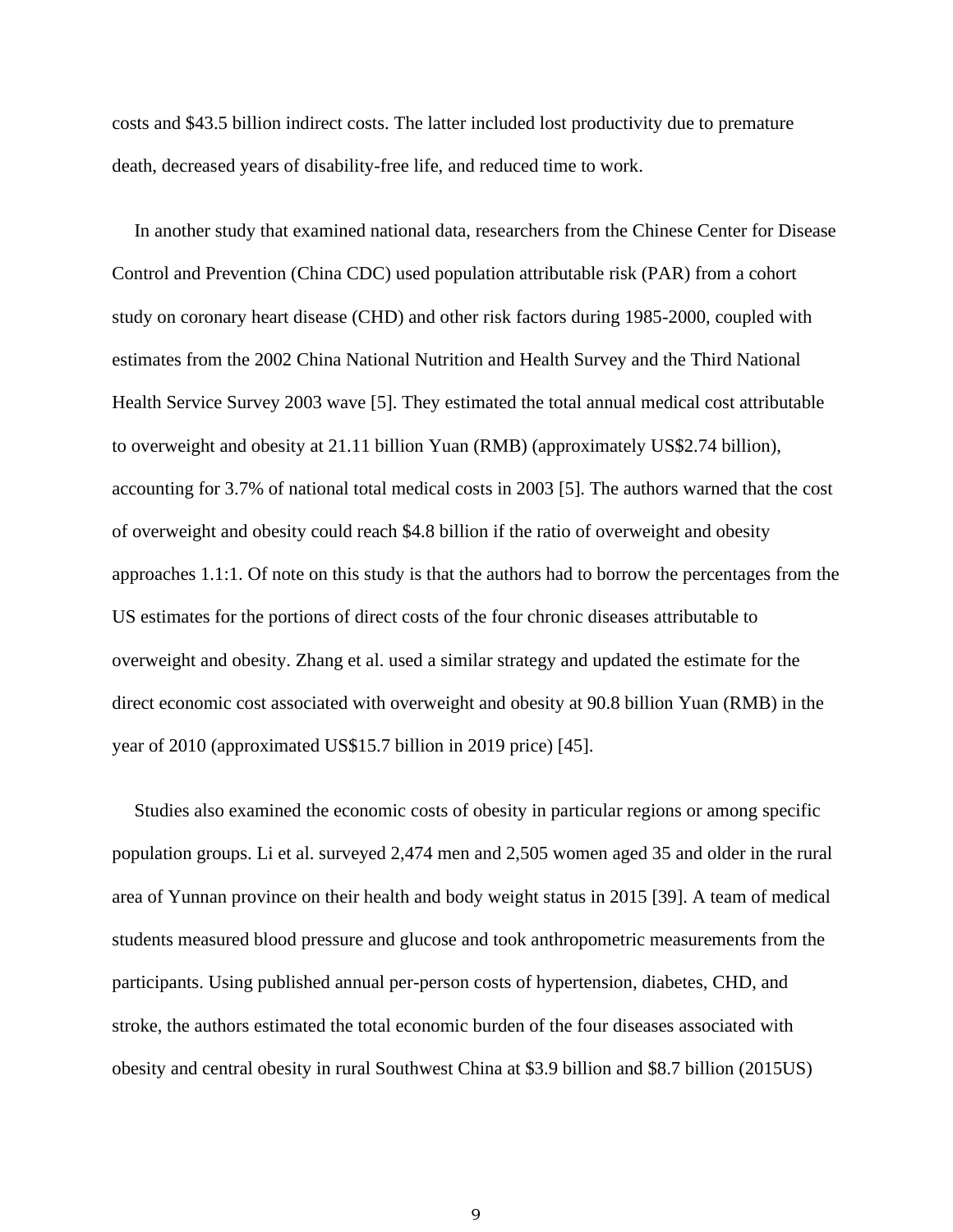[39]. The study did not specify its perspective, but it appears to have taken a societal approach, with lost productivity being accounted for in the indirect costs. Its estimate (\$3.9 billion in 2015US\$ for rural southwest China) is much higher than the cost in Zhao et al. (\$3.4 billion in 2015US\$ for China), potentially due to the difference in the study time period and the inclusion of productivity loss.

Shi et al. analyzed data from the China Health and Retirement Longitudinal Study 2011 wave. They estimated that overweight and obese groups were 15.0% and 35.9% more likely to incur total healthcare costs and had significantly higher total direct health care costs (RMB 2246.4, RMB 2050.7, respectively), as compared with the normal-weight group (RMB 1886.0), among middle-aged and older adults in China [6]. Their results translate to increased total direct healthcare costs of RMB 360 and RMB 165 per overweight or obese person, respectively, which leads to total direct healthcare costs of \$22.3 billion (in 2015US\$) in China, assuming the same prevalence of overweight and obesity in 2010.

Hence, a conservative estimate of the direct medical cost of overweight and obesity is \$23.9 billion (converted to 2019 US\$). In comparison, the economic burden of cardiovascular diseases in China is estimated at \$35.5 billion (in 2019 US\$), including both direct medical cost and direct non-medical cost [47]. When lost productivity is accounted for, the economic cost of obesity could be even larger. A modeling study suggests that in 2017 in China, diabetes, a disease strongly correlated with obesity, is associated with 4.1 million more premature deaths, the loss of an additional 22.7 million years of life (3.7%), and the loss of an additional 75.8 million productivity-adjusted life-years (15.1%) that equated to a total of Chinese RMB17.4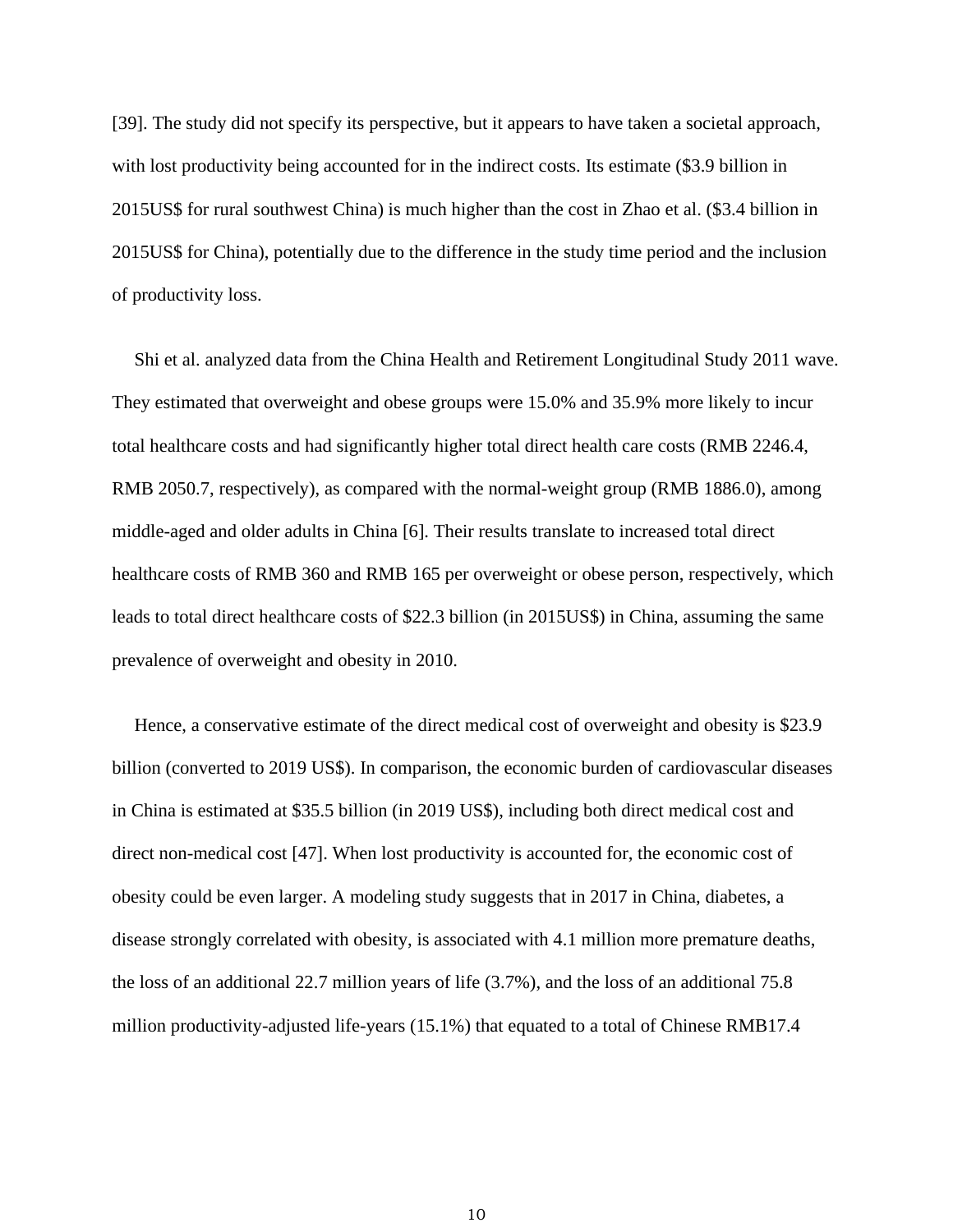trillion (US\$2.6 trillion) in lost GDP owing to reduced productivity, among which a large proportion are associated with obesity [48].

Table 2 provides a comparison of the economic burden associated with overweight and obesity with the economic cost of other conditions in China, including chronic diseases associated with air pollution [49], Alzheimer's disease [50], pneumoconiosis [51], and diseaseassociated malnutrition [52]. The comparison highlights the burden of overweight and obesity in China, although a systematic assessment is needed to determine the ranking of the disease or conditions in terms of economic burden.

#### *3.2.3 Cost-effectiveness analyses of obesity treatment*

As weight-loss drugs and treatments are not officially covered by China's primary insurer, NHSA, pharmacoeconomic evaluations of drugs and treatments for obesity were limited, often with weight-status as an intermediate outcome. Three studies have examined gastric bypass procedures for weight-loss among diabetes patients in China. One of the studies, Tu et al., examined the cost-effectiveness of Laparoscopic Roux-en-Y gastric bypass (RYGB) surgery using data of 106 obese Type 2 Diabetes patients who underwent RYGB from 2011-2013 and a control group of 106 diabetes patients who were enrolled in the conventional medical management in China. They found that RYGB is cost-effective for Chinese patients with Type 2 Diabetes and obesity four years after the operation with an incremental cost-effectiveness ratio of US\$19,359 per quality-adjusted life years (QALY) gained [40].

Wan et al. also examined the cost-effectiveness of bariatric surgery but with a Markov analysis. They concluded that bariatric surgery, as compared with medication therapy strategy, led to significant cost savings (RMB26,869, about \$4,299 in 2015 US\$) to the health insurance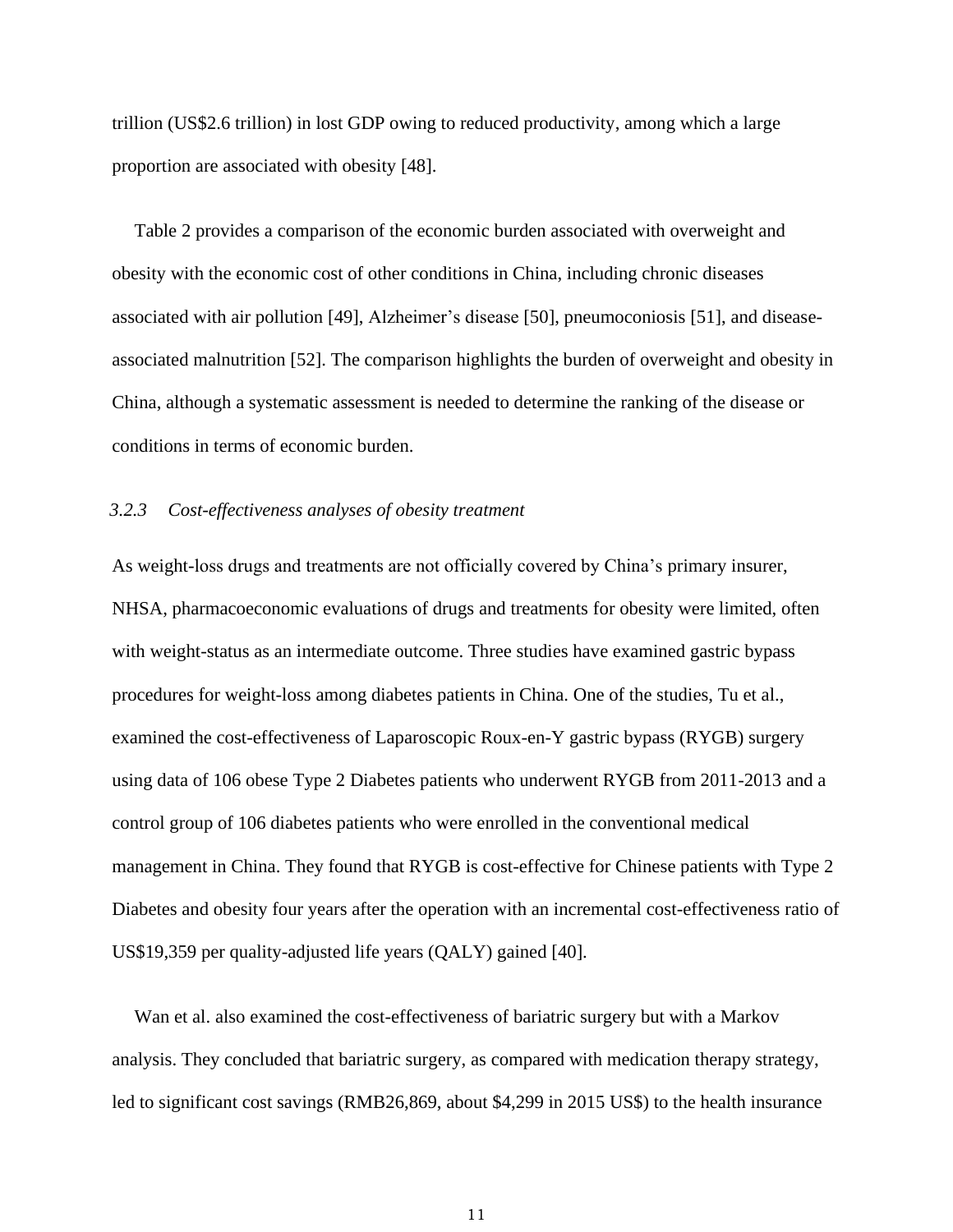payer and increases in health benefits (2.51 QALY) in a 40-year time horizon, compared to medication therapy [41].

Yang et al. used retrospective analysis to examine the cost-effectiveness of laparoscopic bypass surgery among Type 2 Diabetes patients who were obese during June 2014 and May 2016. They concluded that pharmacotherapy treatment was more cost-effective than laparoscopic bypass surgery. However, a close examination found no randomization of the two study arms, and there is no attempt to adjust selection bias into the group that had undergone surgery, thus the evidence may not be conclusive.

Another Markov modeling study found that the comprehensive intervention program for blood glucose management of overweight and obese patients with diabetes is cost-effective for the middle-aged male group (ICER of RMB104,000, or \$15,147 in 2018US\$, per QALY gained) and elderly female group, respectively [42].

# **4. Conclusions**

This scoping review aimed to assess obesity-related pharmacoeconomic studies in China. We have identified a limited number of cost-of-illness or cost-effectiveness studies on obesity and related chronic disease treatment in China. The studies have provided limited but consistent evidence of a growing economic burden of overweight and obesity in China – although preventing the complications associated with underweight and malnutrition may continue to be a priority among older adults in China. The cost-effectiveness analyses have shown the effectiveness of gastric bypass procedures in treating diabetes patients who are overweight or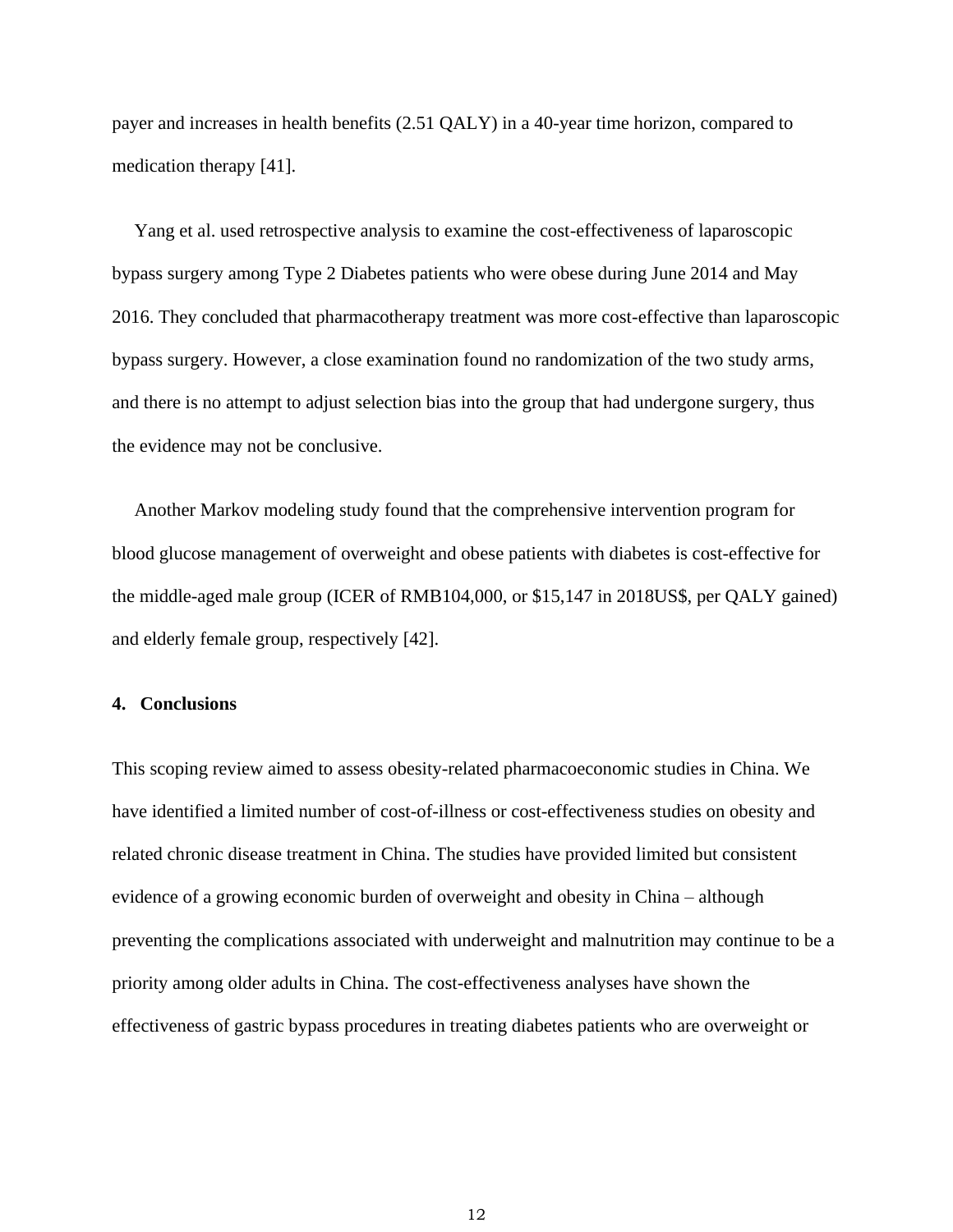obese. We did not find any pharmacoeconomic studies on the effectiveness of weight-loss drugs in China.

#### **5. Expert Opinions**

Several factors underlie the lack of obesity-related pharmacoeconomic research in China. In the remainder of this review, we attempt to provide explanations, voice our "wishes and grumbles," and surmise the future of the field in five years.

#### *5.1 Obesity prevention and control*

The lack of pharmacoeconomic research on obesity in China may not be coincidental. In an interview with policymakers, Dr. Bin Wang, Deputy Director of the Disease Control Division, of then the National Health and Family Planning Commission of China, voiced reservations on reimbursing pharmacological treatments for obesity from public health insurance [53]. Instead, he has argued that primary prevention programs should be implemented to achieve the maximum impact. Such programs include the National Chronic Disease Prevention and Control Demonstration Areas, in the spirit of the Health-in-All-Policies initiatives [54]. For primary prevention programs aiming to reduce overweight and obesity, a slightly different approach of economic evaluation, prevention effectiveness, which focuses on community-based prevention strategies, health education and promotion strategies, rather than pharmacoeconomic evaluation, may be used [55].

#### *5.2 Invest in epidemiologic and cost data*

With the rapid growth in obesity and noncommunicable diseases (NCDs), the Chinese government has put in tremendous efforts in obesity prevention and control [9]. The government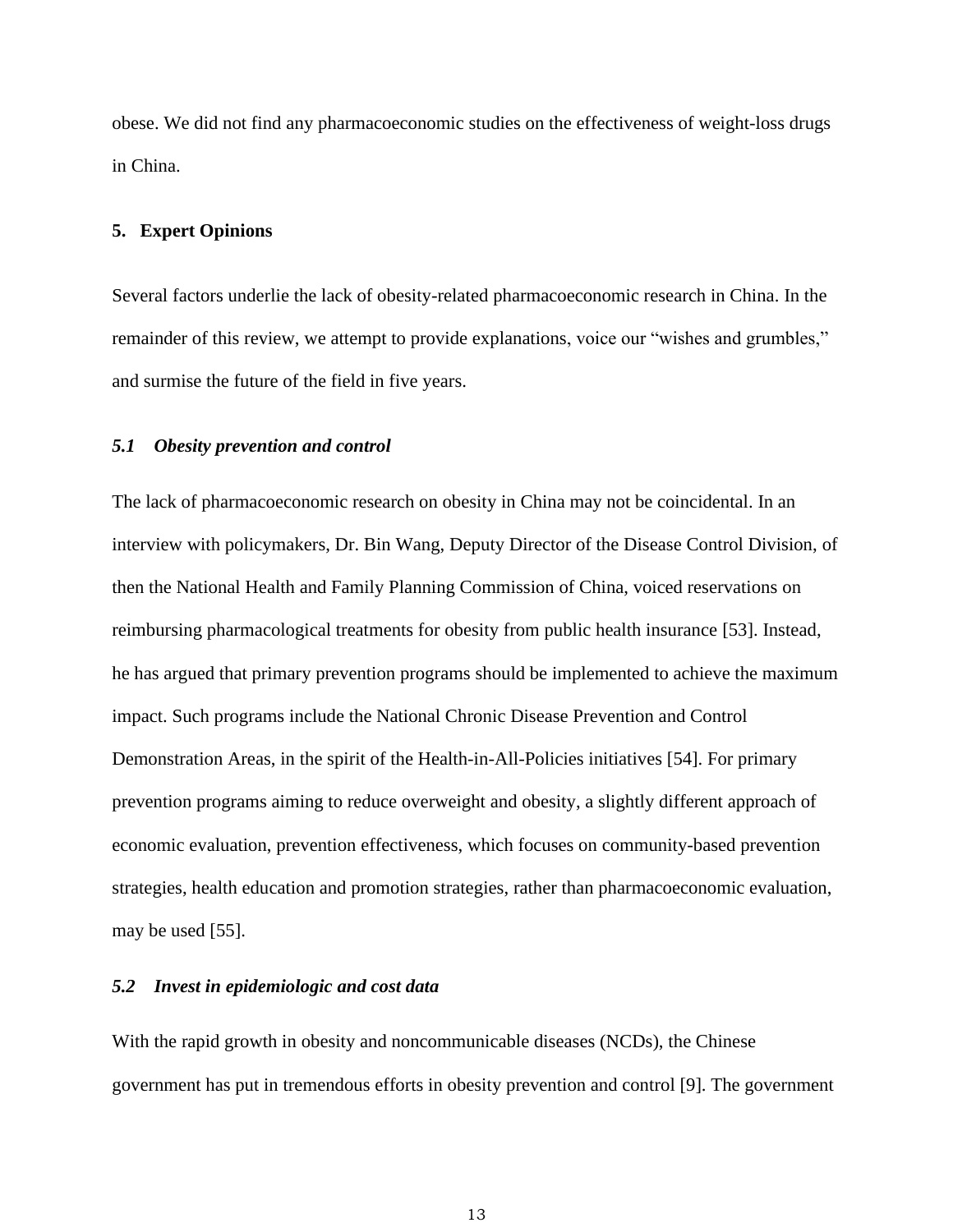has supported nationally representative surveys on population nutrition and NCDs, covering both adults and children [56, 57]. These surveys, however, have their limitations if we intend to use them for economic evaluations on obesity. First, many of the large studies are consecutive crosssectional surveys rather than cohort data and thus of limited value for causal inference. Second, limited information was recorded on the impact of interventions and lifestyle modifications, if occurred, for overweight and obesity. Except for a few studies, such as Daqing and Shougang cohorts covering large regional population or employees [58, 59], there is no established large national cohort in China collecting information on the effectiveness and cost of interventions on obesity or bodyweight. Other sources indicating the effectiveness of interventions, such as claims data, are not accessible due to confidentiality or technical issues. The lack of evidence on nutrition and obesity calls for collecting observational data from established cohorts, claims data, and representative population-based survey data in China. As the popular saying "garbage in, garbage out" stated, biased or "borrowed" parameters from other countries may undermine the validity and credibility of economic evaluations on obesity-related interventions and treatment and thus may hamper allocative efficiency in healthcare.

# *5.3 Modeling health and non-health outcomes*

An appropriate health economic model will be useful for extrapolating the long-term outcomes of obesity that are unavailable, unobservable, or for which clinical data are unethical to collect. Though economic models have been more popular in China to model various health conditions, few exist specifically for obesity in China. Applying models developed using data from other populations and settings is not without concern, as the clinical pathways and population characteristics are significantly different between countries. Researchers may develop models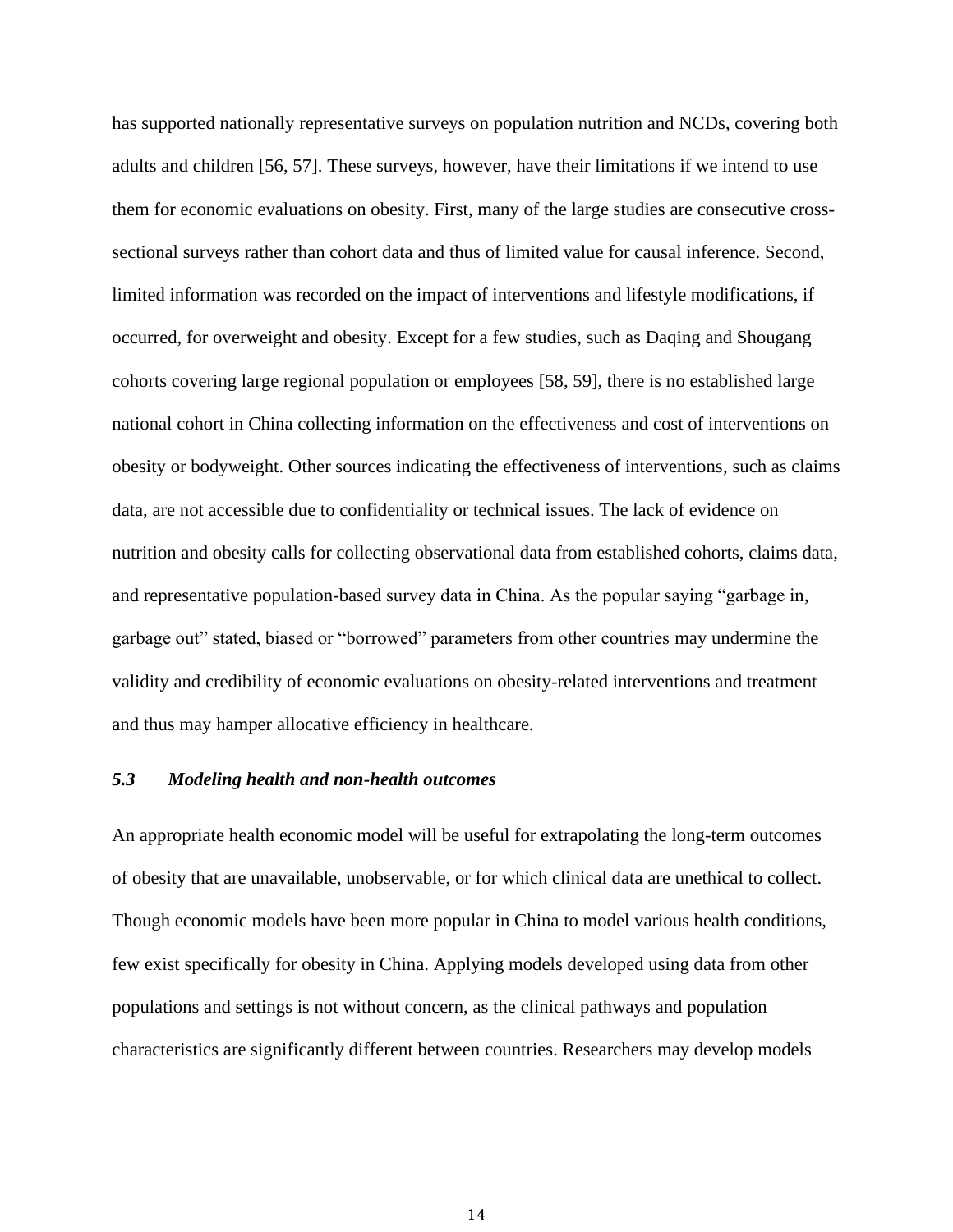appropriate for the Chinese population and calibrate the health and non-health outcomes associated with overweight and obesity.

The non-health outcomes refer to the outcomes surrounding obesity and associated interventions but not directly associated with the QALY outcomes, such as productivity loss [60]. The Second Panel on Cost-Effectiveness in Health and Medicine noted that decisionmakers need a "quantification and valuation of all health and non-health effects of interventions"[61]. A gap in research related to productivity loss due to obesity in China exists [60]. Practitioners of pharmacoeconomic analysis in China may consider the valuation of nonhealth outcomes of obesity, particularly productivity loss, in future research.

It is important to note that the lack of transparency in many pharmacoeconomic analyses compromises the confidence of health policymakers and the public in those analyses. Researchers should improve model transparency and confidence in the validity of the modeling by providing full disclosure of the underlying assumptions and thorough validation analysis (e.g., face/internal/external validity) of the models [62].

## *5.4 Discount rate*

Most pharmacoeconomic studies discounted the costs and health outcomes, usually at 3% [63], consistent with the recommendation for the US [64]. UK researchers have used 3.5% for both costs and health outcomes since 2004 [65], while Canada recommends the use of 5% [66]. The newly released Chinese pharmacoeconomics guidelines recommend the use of 5% in the base case and 0~8% for the sensitivity analyses [67]. The discount rate depends on the economic context and the economic context in low-and middle-income countries (LMICs) differs from that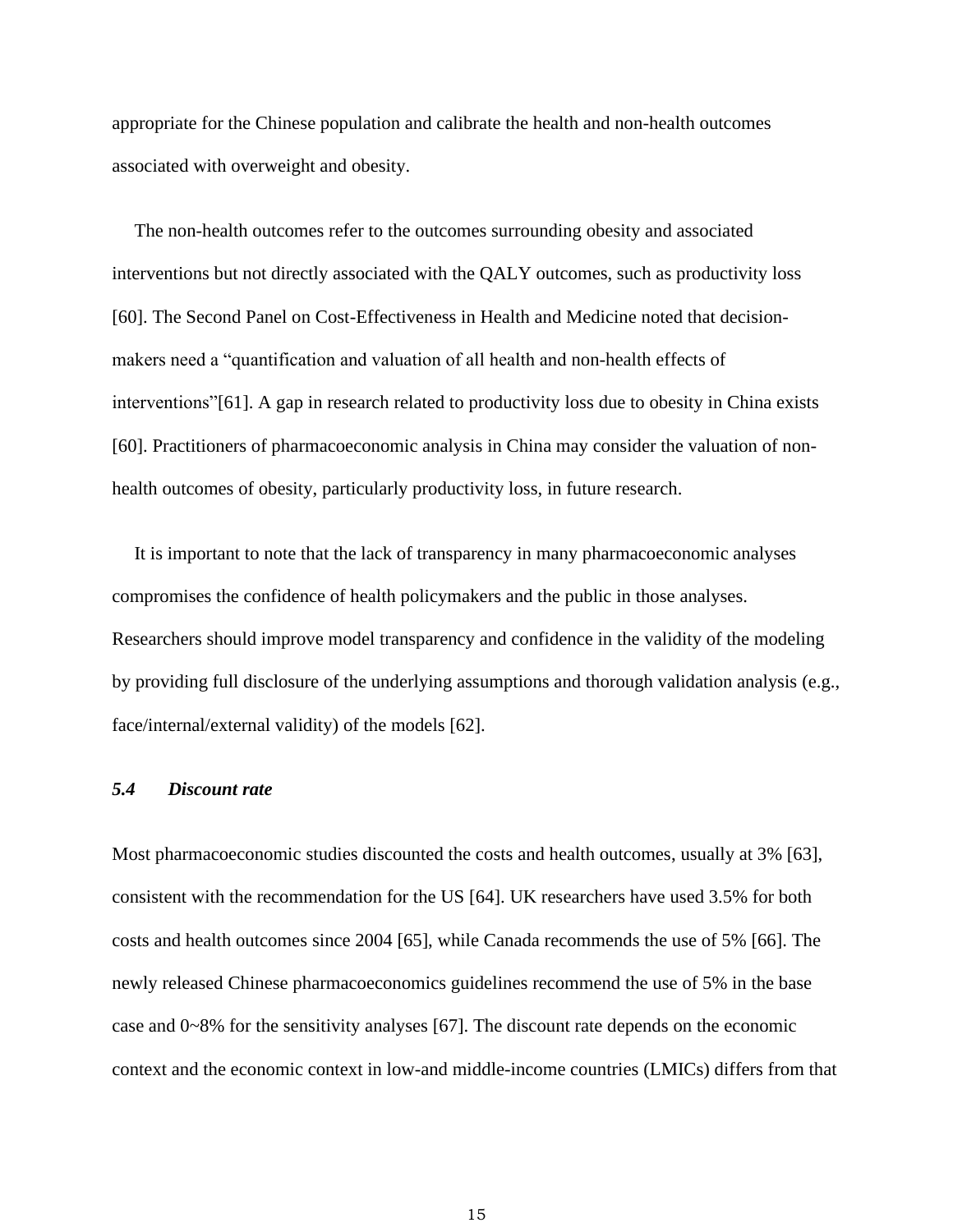in high-income countries. Subsequently, researchers may derive different discount rates for LMICs, by using the shadow price of capital, marginal productivity of capital, social opportunity costs of capital, or other economic approaches.

Haacker et al. (2020) calculated a social discount rate of 8.7% for China, which separated China from other LMICs due to its fast and steady economic growth [63]. This is a useful supplement to the official guidelines with valid econometric analysis. Researchers may extrapolate the results and examine the provincial discount rates due to the vast difference across Chinese provinces in economic growth. Further research is needed because the discount rate is an essential component of pharmacoeconomic analyses.

#### *5.5 Utility for health states*

Utility-based measures are increasingly used in economic evaluations, among which QALY is one of the most popular metrics [68]. A Chinese guideline on pharmacoeconomics recommends the use of QALY, leading to increased adoption of QALY in practice among Chinese health economists[67]. There is currently no official confirmation by China's governmental agencies that QALY should be used as an outcome measure, and we expect recommendations to be made on this issue with explicit reasoning for the appropriateness of QALY—or other metrics—in the Chinese context. Additionally, we note that generic and specific instruments from other countries are widely applied in China, such as EQ-5D. However, the validity and reliability of these instruments were in question when adapted in China [69], and many health conditions, including obesity, have no accurate utility values for economic evaluation [70]. The lack of utility values might be a barrier for pharmacoeconomic applications related to obesity. Efforts are needed to facilitate health utility measurement for obesity, to develop appropriate generic or specific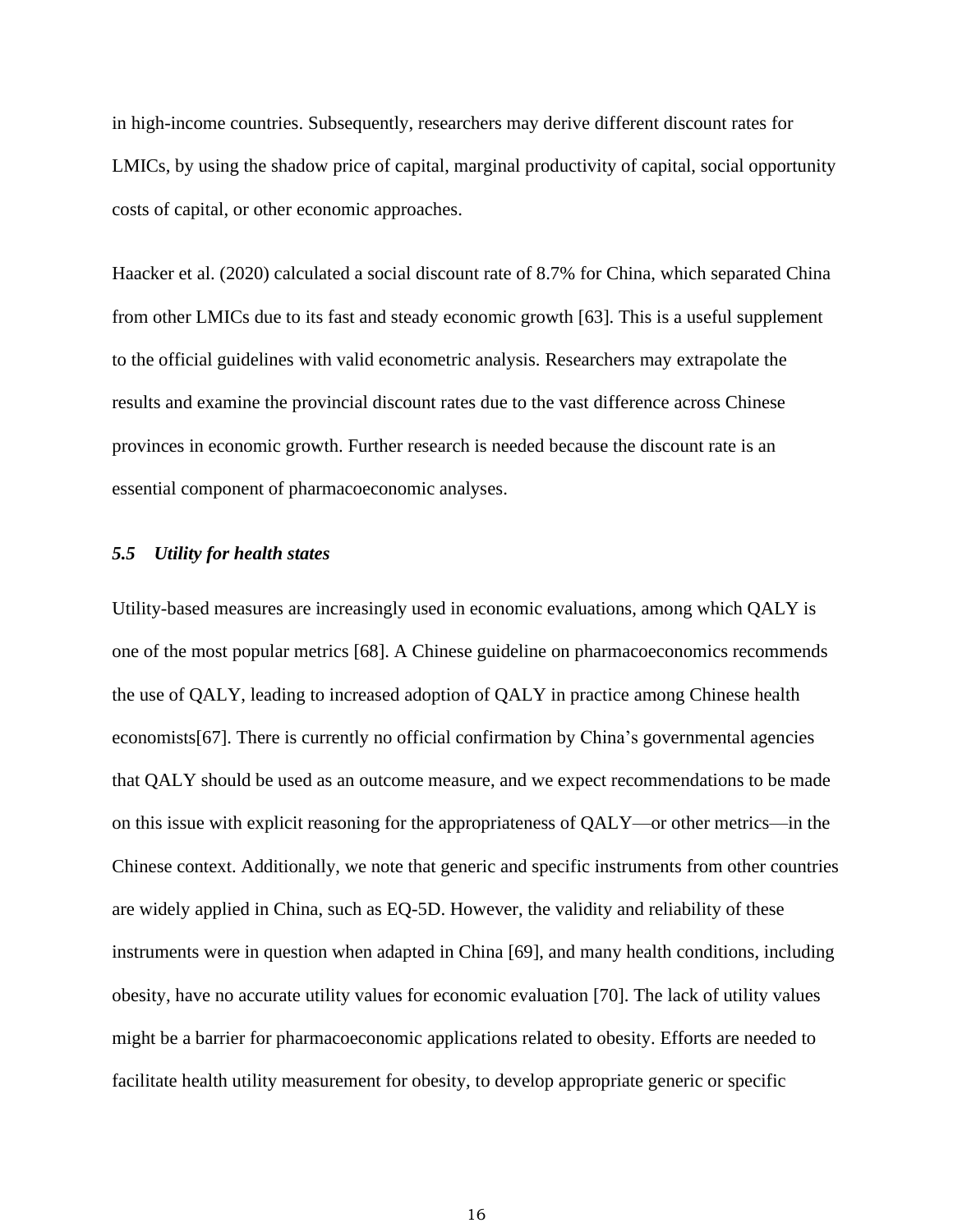instruments for the Chinese population with obesity, and to establish practice guidelines on measuring the health utility of the obese population.

### *5.6 Threshold of willingness-to-pay*

While economic evaluation or HTA has increasingly been used in China to inform public-funded insurance for reimbursement decisions, clearly defined and measurable thresholds for willingness-to-pay (WTP) are lacking. In China, a recent study estimates that 63% of GDP per capita per disability-adjusted life-year (DALY) averted reflects health opportunity costs in the health care system by considering the elasticity of health outcomes with respect to changes in government health expenditure [71]. However, debates exist on whether the marginal productivity of health expenditure could be used as the threshold. A threshold of \$50,000 per QALY had been widely used in the US and Canada, with no consensus on its origin or justification [72]. A higher range (US\$100,000 - \$150,000) was used later in the US [73]. Outside of the US, commonly used thresholds are one, two, and three times the GDP per capita per DALY. These thresholds were historically recommended by the World Health Organization (WHO) that an intervention costing less than one times GDP per capita was considered highly cost-effective while costing less than three times GDP per capita was cost-effective. The WHO, however, has stopped recommending the use of thresholds for HTA [74]. The use (or not to use) of the willingness-to-pay threshold and the choice of the threshold will continue to be a subject of debate in conducting pharmacoeconomic studies of obesity in China.

#### *5.7 A five-year view*

Despite existing barriers, we are cautiously optimistic about the field of pharmacoeconomic evaluation of overweight and obesity in China. Several high-quality, nationally representative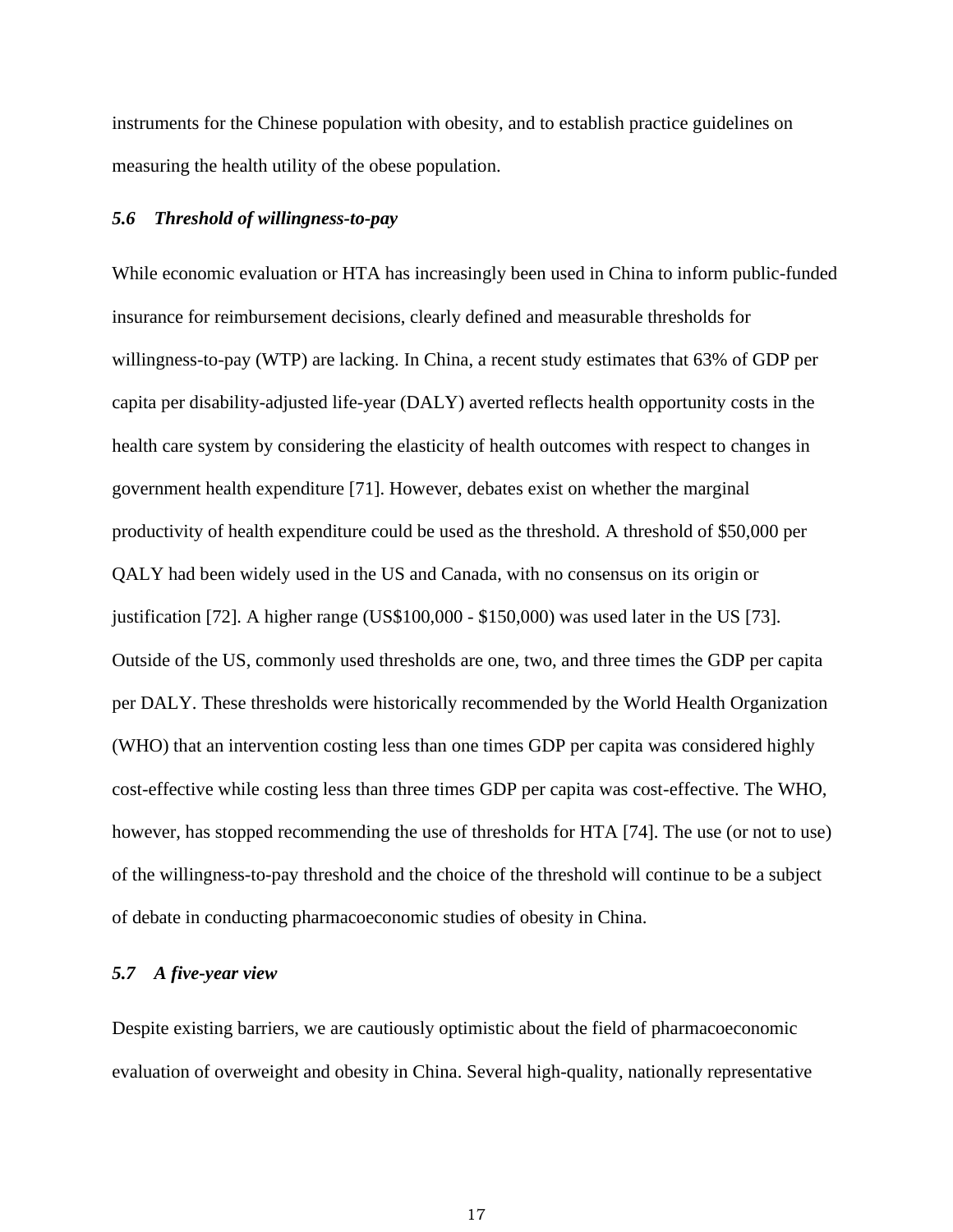surveys have collected multiple rounds of data, enabling secondary data analyses to generate epidemiologic parameters [15, 75]. The widespread use of electronic medical records may facilitate the development of epidemiologic modeling related to chronic diseases and obesity over time. On a different front, with China's NHSA being pressed to improve the value of health investment and increase coverage, the use of economic evaluation, HTA, and pharmacoeconomics will garner more attention and, hopefully, investment. We also anticipate additional guidelines that may be suitable for Chinese practitioners and policymakers that facilitate the pharmacoeconomic evaluation of overweight and obesity in China.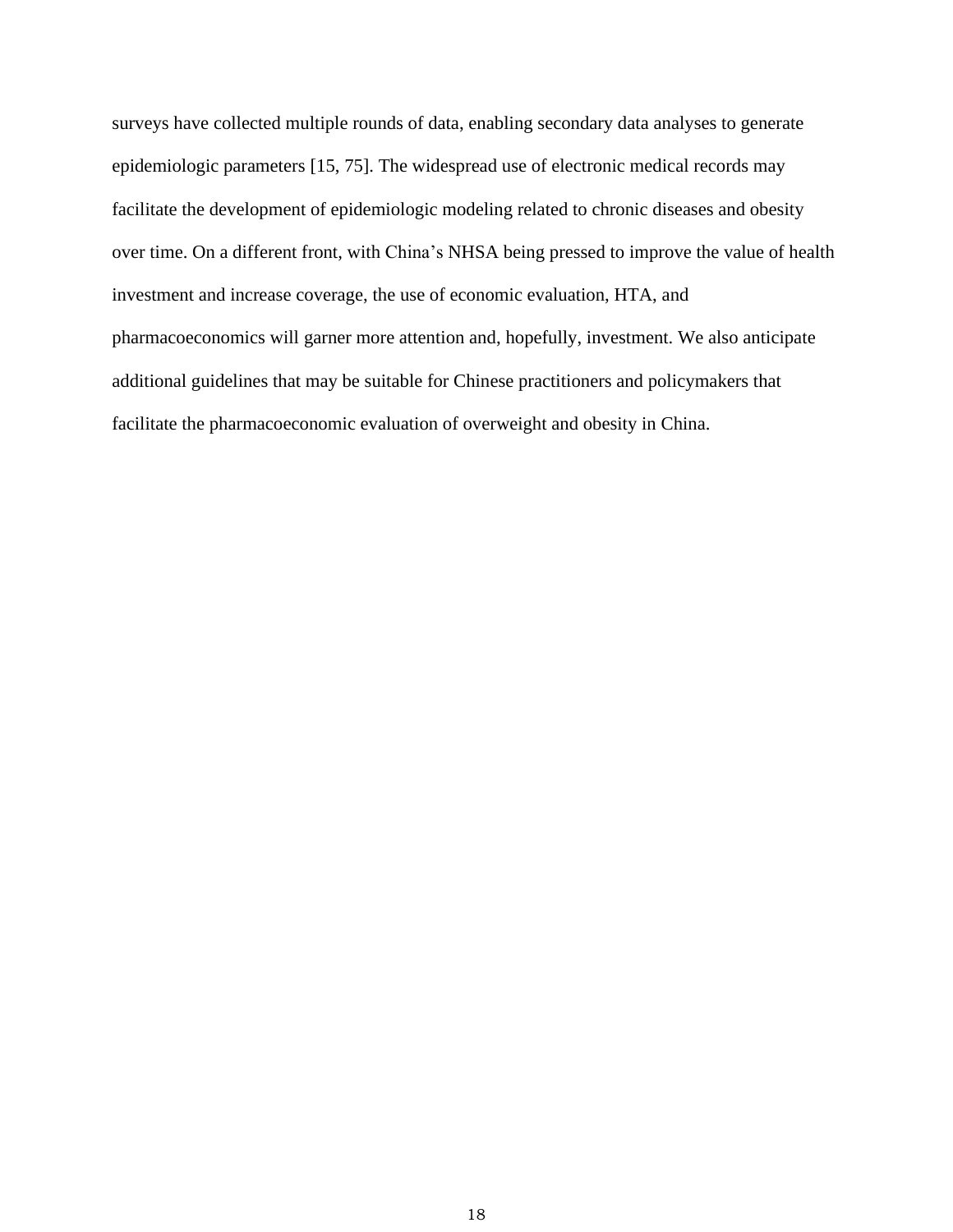# **References**

Papers of special note have been highlighted as either of interest (\*) or of considerable interest (\*\*) to readers.

- [1] Hruby A, Hu F. The Epidemiology of obesity: A big picture. PharmacoEconomics. 2015;33(7):673-89.
- [2] Windarti N, Hlaing S, Kakinaka M. Obesity Kuznets curve: international evidence. Public Health. 2019;169:26-35.
- [3] Tremmel M, Gerdtham U-G, Nilsson PM, Saha S. Economic burden of obesity: A systematic literature review. International Journal of Environmental Research and Public Health. 2017;14(4):435.
- [4] Ramachandran A, Snehalatha C. Rising burden of obesity in Asia. Journal of Obesity. 2010;2010:868573.
- **[5] Zhao W, Zhai Y, Hu J, Wang J, Yang Z, Kong L, et al. Economic burden of obesityrelated chronic diseases in Mainland China. Obesity Reviews. 2008;9(Suppl 1):62-7.**
- **\*\* This paper is of considerable interest as it was the first attempt in China to quantify the economic burden of obesity**
- **[6] Shi J, Wang Y, Cheng W, Shao H, Shi L. Direct health care costs associated with obesity in Chinese population in 2011. Journal of Diabetes and Its Complications. 2017;31(3):523-8.**
- **\* This paper is of interest as it provides an updated estimate of the direct healthcare costs associated with obesity among Chinese adults 45 years and older.**
- [7] Tong X, Wang X, Wang D, Chen D, Qi D, Zhang H, et al. Prevalence and ethnic pattern of overweight and obesity among middle-aged and elderly adults in China. Eur J Prev Cardiol. 2019;26(16):1785-9.
- [8] Reinhold T, Schultzendorff A, Müller-Riemenschneider F. The burden of overweight and obesity in the Asia-Pacific region. Obesity Reviews. 2007;8(3):191-6.
- **[9] Wang Y, Xue H, Sun M, Zhu X, Zhao L, Yang Y. Prevention and control of obesity in China. The Lancet Global Health. 2019;7(9):e1166-e7.**
- **\* This paper is of interest as it provides an overview of prevention and control of obesity in China.**
- [10] Wang Y, Wang L, Qu W. New national data show alarming increase in obesity and noncommunicable chronic diseases in China. European Journal of Clinical Nutrition. 2017;71(1):149-50.
- [11] Li M, Xue H, Jia P, Zhao Y, Wang Z, Xu F, et al. Pocket money, eating behaviors, and weight status among Chinese children: The Childhood Obesity Study in China megacities. Preventive Medicine. 2017;100:208-15.
- [12] He Y, Pan A, Wang Y, Yang Y, Xu J, Zhang Y, et al. Prevalence of overweight and obesity in 15.8 million men aged 15-49 years in rural China from 2010 to 2014. Scientific Reports. 2017;7(1):5012.
- [13] Hua J, Zhang L, Gao D, Huang Y, Ning P, Cheng P, et al. Prevalence of overweight and obesity among people aged 18 years and over between 2013 and 2018 in Hunan, China. International Journal of Environmental Research and Public Health. 2020;17(11):4048.
- [14] Meng L, Xu H, Liu A, van Raaij J, Bemelmans W, Hu X, et al. The costs and costeffectiveness of a school-based comprehensive intervention study on childhood obesity in China. PLoS One. 2013;8(10):e77971.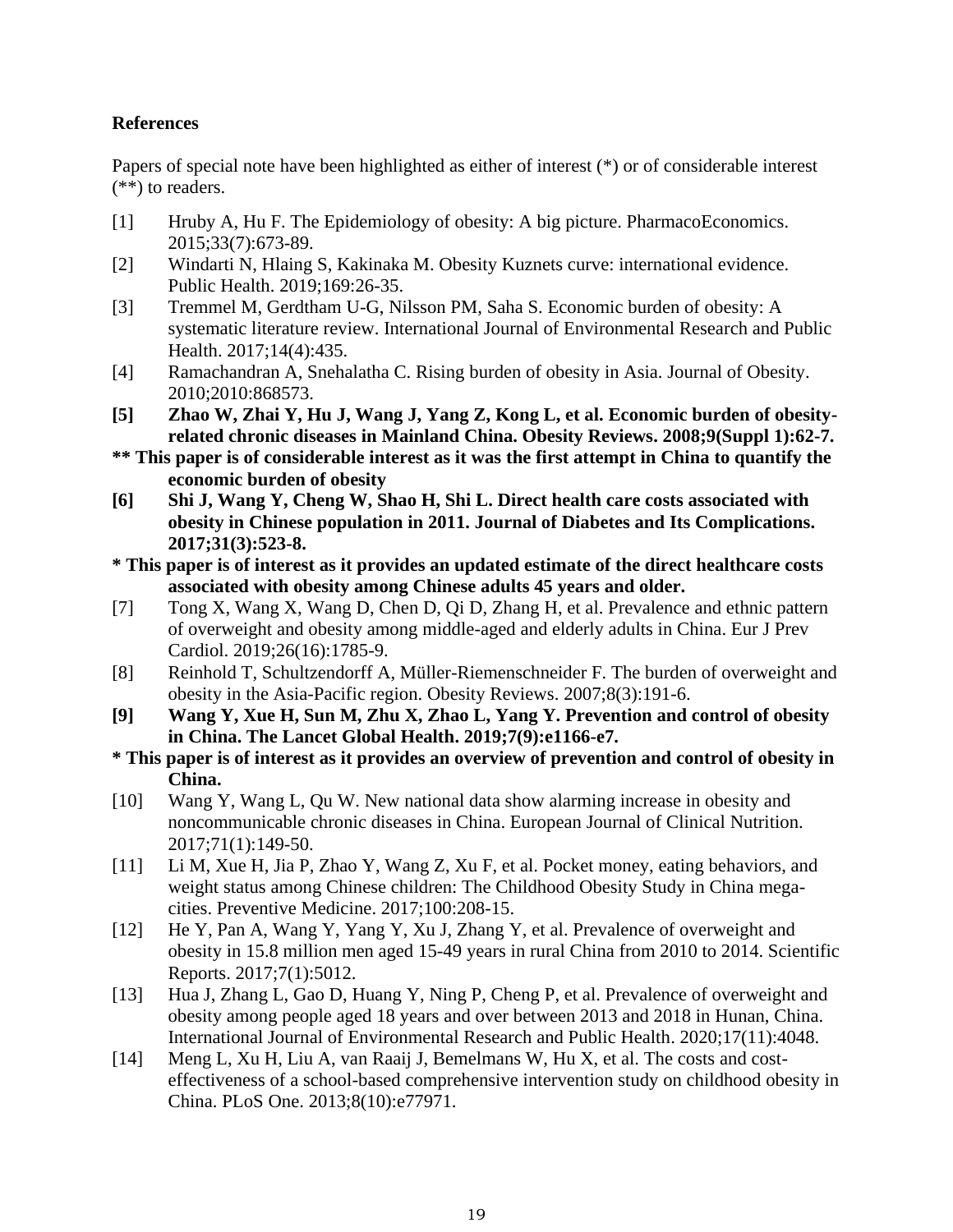- [15] Du W, Su C, Wang H, Wang Z, Wang Y, Zhang B. Is density of neighbourhood restaurants associated with BMI in rural Chinese adults? A longitudinal study from the China Health and Nutrition Survey. BMJ Open. 2014;4:e004528.
- [16] Flegal KM, Graubard BI, Williamson DF, Gail MH. Excess deaths associated with underweight, overweight, and obesity. JAMA. 2005;293(15):1861-7.
- [17] Abdelaal M, le Roux C, Docherty N. Morbidity and mortality associated with obesity. Annals of Translational Medicine. 2017;5(7):161.
- **[18] Chen Z, Yang G, Offer A, Zhou M, Smith M, Peto R, et al. Body mass index and mortality in China: a 15-year prospective study of 220 000 men. International Journal of Epidemiology. 2012;41(2):472-81.**
- **\*\* This paper is of considerable interest as it provides high-quality epidemiologic evidence of the association between obesity and increased mortality.**
- [19] Gu D, He J, Duan X, Reynolds K, Wu X, Chen J, et al. Body weight and mortality among men and women in China. JAMA. 2006;295(7):776-83.
- [20] Wang S, Ma W, Yuan Z, Wang S-m, Yi X, Jia H, et al. Association between obesity indices and type 2 diabetes mellitus among middle-aged and elderly people in Jinan, China: a cross-sectional study. BMJ Open. 2016;6:e012742.
- [21] Loef M, Walach H. Midlife obesity and dementia: meta-analysis and adjusted forecast of dementia prevalence in the United States and China. Obesity. 2013;21(1):e51-5.
- [22] Zeng Q, He Y, Dong S, Zhao X, Chen Z, Song Z, et al. Optimal cut-off values of BMI, waist circumference and waist height ratio for defining obesity in Chinese adults. The British Journal of Nutrition. 2014;112(10):1735-44.
- [23] Zhu Y, Wang Q, Pang G, Lin L, Origasa H, Wang Y, et al. Association between body mass index and health-related quality of life: The "Obesity Paradox" in 21,218 adults of the Chinese general population. PloS One. 2015;10(6):e0130613.
- [24] Flegal K, Kit B, Orpana H, Graubard B. Association of all-cause mortality with overweight and obesity using standard body mass index categories: a systematic review and meta-analysis. JAMA. 2013;309(1):71-82.
- **[25] Lv Y, Yuan J, Mao C, Gao X, Yin Z, Kraus V, et al. Association of body mass index with disability in activities of daily living among Chinese adults 80 years of age or older. JAMA Network Open. 2018;1(5):e181915.**
- **\* This paper is of interest as it provides evidence of the association between obesity and disability among Chinese adults 80 years of age or older.**
- [26] Schooling CM, Lam TH, Li ZB, Ho SY, Chan WM, Ho KS, et al. Obesity, physical activity, and mortality in a prospective Chinese elderly cohort. Archives of Internal Medicine. 2006;166(14):1498-504.
- [27] Chen Y, Banta D, Tang Z. Health technology assessment development in China. International Journal of Technology Assessment in Health Care. 2009;25 Suppl 1:202-9.
- [28] Liang W, Xie J, Fu H, Wu E. The role of health economics and outcomes research in health care reform in China. PharmacoEconomics. 2014;32(3):231-4.
- [29] Ma H, Jian W, Xu T, He Y, Rizzo J, Fang H. Quality of pharmacoeconomic research in China: A systematic review. Medicine 2016;95(41):e5114.
- [30] Kennedy-Martin T, Mitchell B, Boye K, Chen W, Curtis B, Flynn J, et al. The health technology assessment environment in Mainland China, Japan, South Korea, and Taiwan-implications for the evaluation of Diabetes Mellitus therapies. Value in Health Regional Issues. 2014;3.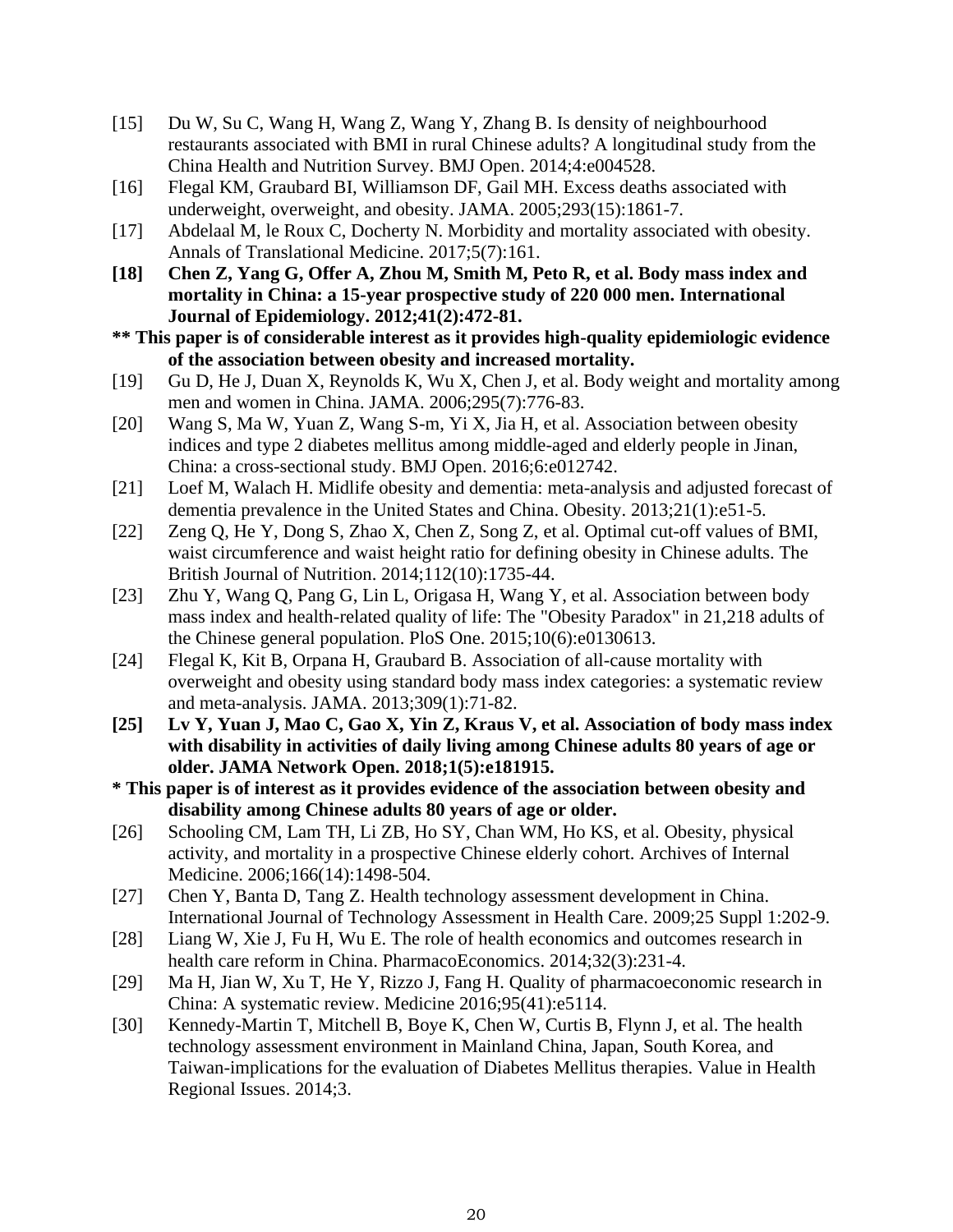- [31] Jiang S, Chen Z, Wu J, Zang X, Jiang Y. Addressing methodological and ethical issues in practicing health economic evaluation in China. Journal of Global Health. 2020;10(2).
- [32] Chen Y, Chi X, He Y, Wei Y, Oortwijn W, Shi L. Mapping of health technology assessment in China: Situation analysis and international comparison. Int J Technol Assess Health Care. 2019;35(5):401-7.
- [33] Gaudette É, Goldman D, Messali A, Sood N. Do statins reduce the health and health care costs of obesity? PharmacoEconomics. 2015;33(7):723-34.
- [34] Finkelstein E, Kruger E, Karnawat S. Cost-effectiveness analysis of Qsymia for weight loss. PharmacoEconomics. 2015;33(7):699-706.
- [35] Song HJ, Kwon JW, Kim YJ, Oh S-H, Heo Y, Han S-M. Bariatric surgery for the treatment of severely obese patients in South Korea—Is it cost effective? Obesity Surgery. 2013;23(12):2058-67.
- [36] Funk L, Jolles S, Voils C. Obesity as a disease: has the AMA resolution had an impact on how physicians view obesity? Surg Obes Relat Dis. 2016;12(7):1431-5.
- [37] Medicare.gov. Bariatric surgery coverage, https://www.medicare.gov/coverage/bariatricsurgery; 2020 [accessed October 21.2020].
- [38] National Health Security Administration, China. Interim rules on basic medical insurance drug coverage, 2020. http://www.nhsa.gov.cn/art/2020/7/31/art\_37\_3387.html. [accessed October 21.2020].
- [39] Li Q, Cai L, Cui W, Wang G, He J, Golden A. Economic burden of obesity and four obesity-related chronic diseases in rural Yunnan Province, China. Public Health. 2018;164:91-8.
- [40] Tu Y, Wang L, Wei L, Xu Y, Han X, Han J, et al. Cost-Utility of Laparoscopic Roux-en-Y Gastric Bypass in Chinese patients with Type 2 Diabetes and obesity with a BMI $\geq$ 27.5 kg/m2: a multi-center study with a 4-year follow-up of surgical cohort. Obesity Surgery. 2019;29(12):3978-86.
- [41] Wan B, Fang N, Guan W, Ding H, Wang Y, Ge X, et al. Cost-Effectiveness of Bariatric Surgery versus medication therapy for obese patients with Type 2 Diabetes in China: A Markov analysis. Journal of Diabetes Research. 2019;2019:1341963.
- [42] Wang H, Wang M, Wang J, Liu H, Lu R, Duan T, et al. Cost-effectiveness analysis of comprehensive intervention programs to control blood glucose in overweight and obese type 2 diabetes mellitus patients based on a real-world setting: Markov modeling. Annals of Translational Medicine. 2019;7(22):676.
- [43] Popkin B, Kim S, Rusev E, Du S, Zizza C. Measuring the full economic costs of diet, physical activity and obesity-related chronic diseases. Obesity Reviews. 2006;7(3):271- 93.
- [44] Yang T, Bian X, Chu X, Sun X, Ge W. Pharmacoeconomic evaluation of surgical weight loss surgery and drug therapy for Type 2 Diabetes Mellitus accompanied with obesity patients. Chin J Mod Appl Pharm. 2018;35(5):725-9.
- [45] Zhang J, Shi X, Liang X. Economic costs of both overweight and obesity among Chinese urban and rural residents, in 2010. Zhonghua liu Xing Bing xue za zhi. 2013;34(6):598- 600.
- [46] Withrow D, Alter D. The economic burden of obesity worldwide: a systematic review of the direct costs of obesity. Obes Rev. 2011;12(2):131-41.
- [47] Yang L, Wu M, Cui B, Xu J. Economic burden of cardiovascular diseases in China. Expert Review of Pharmacoeconomics & Outcomes Research. 2008;8(4):349-56.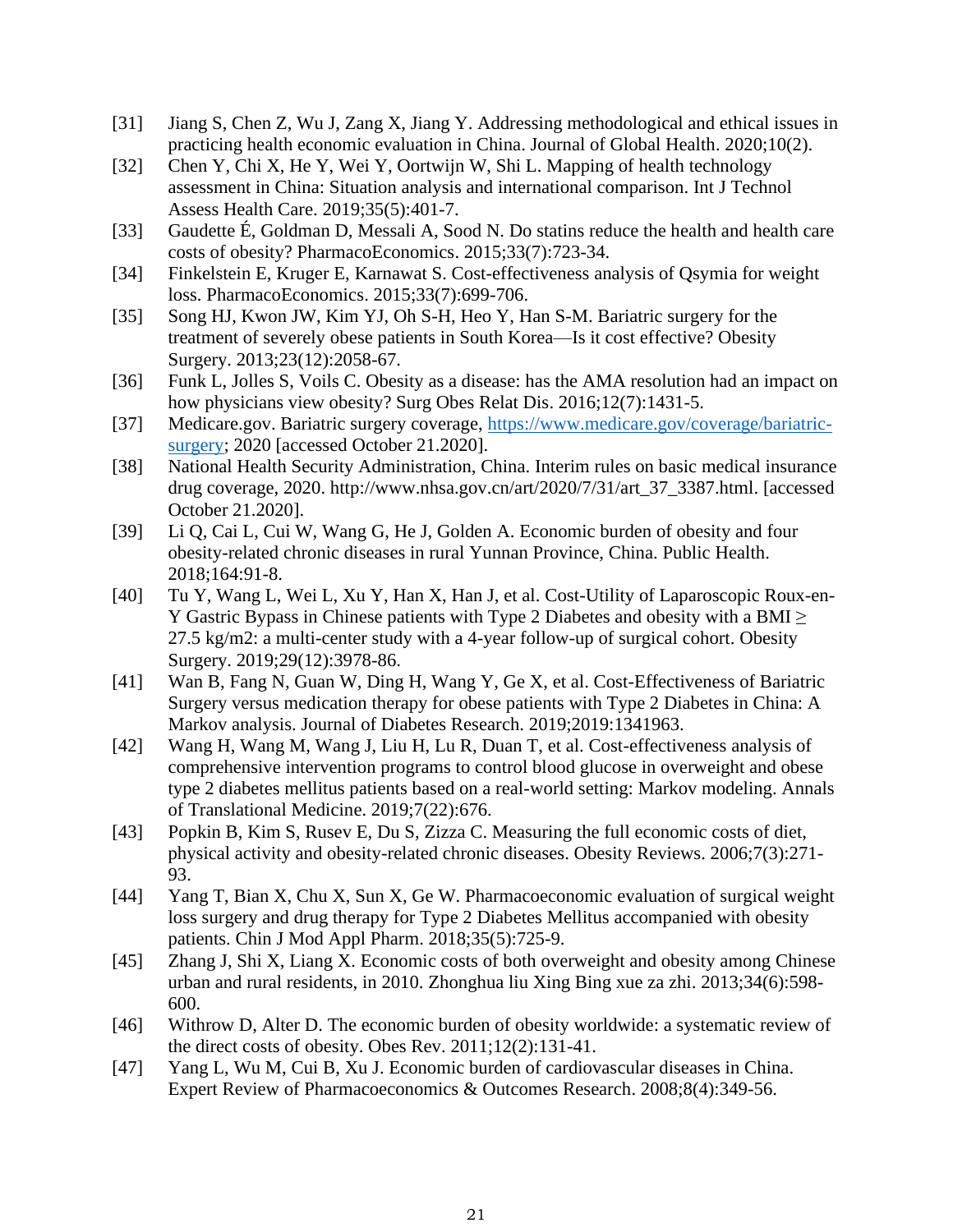- [48] Hird TR, Zomer E, Owen A, Chen L, Ademi Z, Magliano DJ, et al. The impact of diabetes on productivity in China. Diabetologia. 2019;62(7):1195-203.
- [49] Chen S, Bloom DE. The macroeconomic burden of noncommunicable diseases associated with air pollution in China. PLOS ONE. 2019;14(4):e0215663.
- [50] Clay E, Zhou J, Yi Z-M, Zhai S, Toumi M. Economic burden for Alzheimer's disease in China from 2010 to 2050: a modelling study. Journal of Market Access & Health Policy 2019;7(1):1667195.
- [51] Liang YX, Wong O, Fu H, Hu TX, Xue SZ. The economic burden of pneumoconiosis in China. Occupational and Environmental Medicine. 2003;60(6):383-4.
- [52] Linthicum MT, Snider JT, Vaithianathan R, Wu Y, LaVallee C, Lakdawalla DN, et al. Economic burden of disease-associated malnutrition in China. Asia Pacific Journal of Public Health. 2015;27(4):407-17.
- **[53] Cremieux P. Policy makers' views of obesity-related challenges around the world: An interview between Pierre Cremieux (of Analysis Group, Inc., and Guest Editor of this Special Issue) and policymakers from Brazil (Patricia Constante Jaime), Canada (Kimberly Elmslie), China (Bin Wang), France (François Crémieux), and the USA (Mark McClellan). PharmacoEconomics. 2015;33(7):619-28.**
- **\* This paper is of interest as it provides an overview of policymakers' views of obesityrelated challenges worldwide.**
- [54] Liu S, Chen Z, Han L, Dong W, Li H, Koplan J, et al. Integrated multisectoral noncommunicable disease prevention and control in China: A review of agencies and policies. Journal of Global Health. 2020;10(2):020304.
- [55] Chen Z, Zhou L, Jiang S, Haddix A. Identifying options of best value: Use of economic evaluation in public health. China CDC Weekly. 2020;2(5):75-8.
- [56] Dong Y, Jan C, Ma Y, Dong B, Zou Z, Yang Y, et al. Economic development and the nutritional status of Chinese school-aged children and adolescents from 1995 to 2014: an analysis of five successive national surveys. The Lancet Diabetes & Endocrinology. 2019;7(4):288-99.
- [57] Popkin BM, Du S, Zhai F, Zhang B. Cohort Profile: The China Health and Nutrition Survey—monitoring and understanding socio-economic and health change in China, 1989–2011. International Journal of Epidemiology. 2010;39(6):1435-40.
- [58] Li G, Zhang P, Wang J, Gregg EW, Yang W, Gong Q, et al. The long-term effect of lifestyle interventions to prevent diabetes in the China Da Qing Diabetes Prevention Study: a 20-year follow-up study. Lancet. 2008;371(9626):1783-9.
- [59] Zheng R, Zhang X, Guan T, Wang S, Liu L. The long-term effect of worksite community based intervention programme for hypertension and stroke among employees in Shougang. International Journal of Cardiology. 2009;137:S42.
- [60] Goettler A, Grosse A, Sonntag D. Productivity loss due to overweight and obesity: a systematic review of indirect costs. BMJ Open. 2017;7(10).
- [61] Sanders GD, Neumann PJ, Basu A, Brock DW, Feeny D, Krahn M, et al. Recommendations for conduct, methodological practices, and reporting of costeffectiveness analyses: second panel on cost-effectiveness in health and medicine. JAMA. 2016;316(10):1093-103.
- [62] Eddy DM, Hollingworth W, Caro JJ, Tsevat J, McDonald KM, Wong JB. Model transparency and validation: a report of the ISPOR-SMDM Modeling Good Research Practices Task Force–7. Medical Decision Making. 2012;32(5):733-43.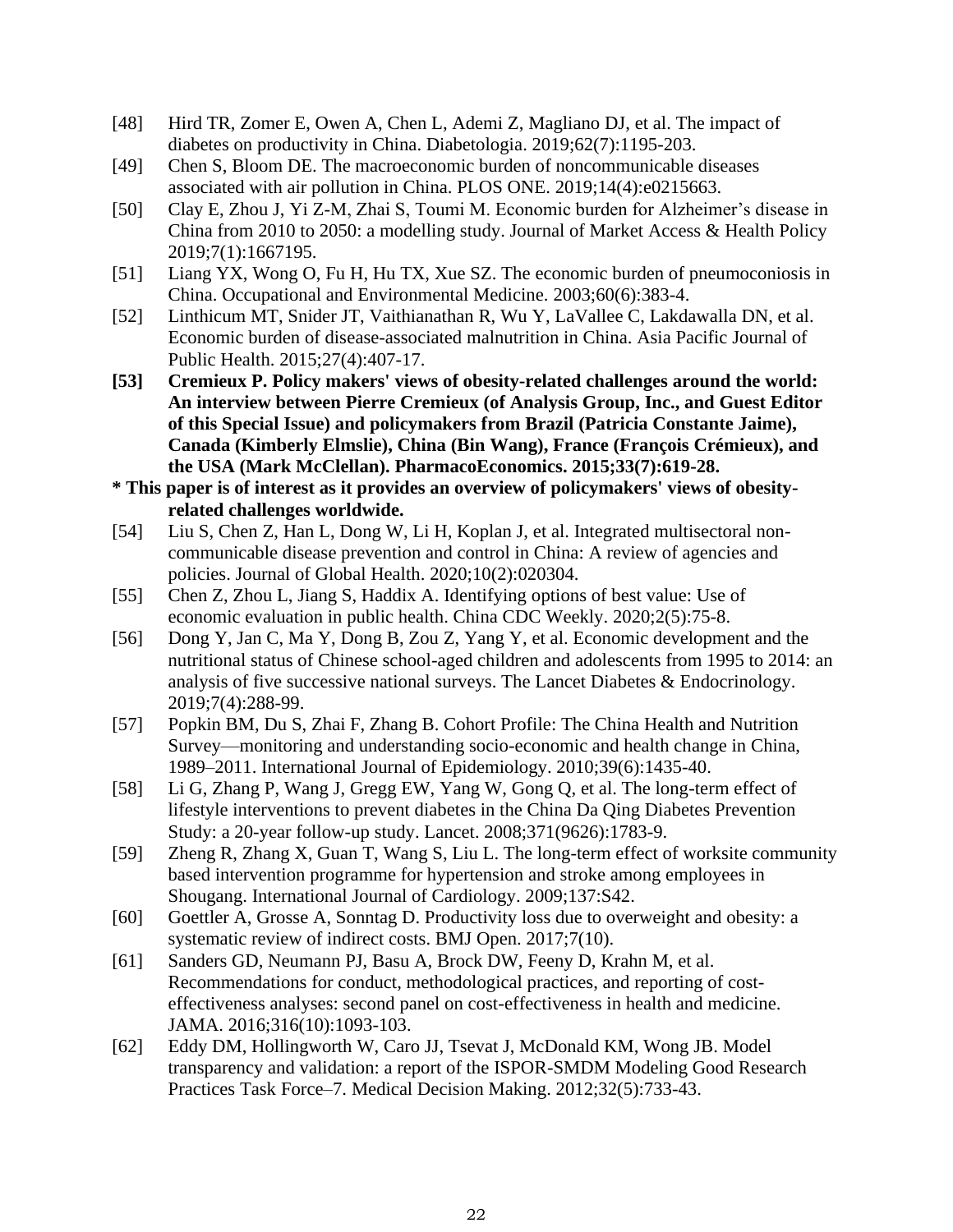- [63] Haacker M, Hallett TB, Atun R. On discount rates for economic evaluations in global health. Health Policy and Planning. 2020;35(1):107-14.
- [64] Neumann PJ, Sanders GD, Russell LB, Siegel JE, Ganiats TG. Cost-effectiveness in health and medicine*.* Oxford University Press; 2016.
- [65] Excellence NIfC. Technical guidance for manufacturers and sponsors on making a submission to a technology appraisal. London: National Institute for Clinical Excellence 2001.
- [66] CADTH. Guidelines for the economic evaluation of health technologies: Canada. 4th ed. ed.: CADTH; 2017.
- **[67] Liu G, Wu J, Sun L, Wu J, Dong Z. Chinese Pharmacoeconomics Guidelines (2nd Edition)刘国恩, 吴久鸿, 孙利华, 吴晶, 董朝晖. 中国药物经济学评价指南(第二版), http://www.cpa.org.cn/index.php?do=info&cid=75016; 2019 [accessed Feb 1, 2020.2020].**
- **\*\* This reference is of considerable interest as it provides a guideline for pharmacoeconomics analysis in Chinese.**
- [68] Drummond MF, Sculpher MJ, Claxton K, Stoddart GL, Torrance GW. Methods for the economic evaluation of health care programmes*.* Oxford University Press; 2015.
- [69] Yang F, Jiang S, He X-n, Li H-c, Wu H-y, Zhang T-t, et al. Do rural residents in China understand EQ-5D-5L as intended? Evidence from a qualitative study. Pharmacoeconomics - Open. 2020.
- [70] Wong C, Mulhern B, Cheng G, Lam C. SF-6D population norms for the Hong Kong Chinese general population. Qual Life Res. 2018;27(9):2349-59.
- [71] Ochalek J, Wang H, Gu Y, Lomas J, Cutler H, Jin C. Informing a cost-effectiveness threshold for health technology assessment in China: A marginal productivity approach. PharmacoEconomics. 2020:1-13.
- [72] Grosse SD. Assessing cost-effectiveness in healthcare: History of the \$50,000 per QALY threshold. Expert Rev Pharmacoecon Outcomes Res. 2008;8(2):165-78.
- [73] Cutler DM, Huckman RS. Technological development and medical productivity: the diffusion of angioplasty in New York state. Journal of Health Economics. 2003;22(2):187-217.
- [74] Bertram MY, Lauer JA, De Joncheere K, Edejer T, Hutubessy R, Kieny M-P, et al. Cost– effectiveness thresholds: pros and cons. Bulletin of the World Health Organization. 2016;94(12):925.
- [75] CHARLS. China Health and Retirement Longitudinal Study Followup 2015 Release Note, http://charls.pku.edu.cn/Public/ashelf/public/uploads/document/2015-charlswave4/application/CHARLS\_2015\_Release\_Note.pdf; 2017 [accessed Feb. 22, 2020.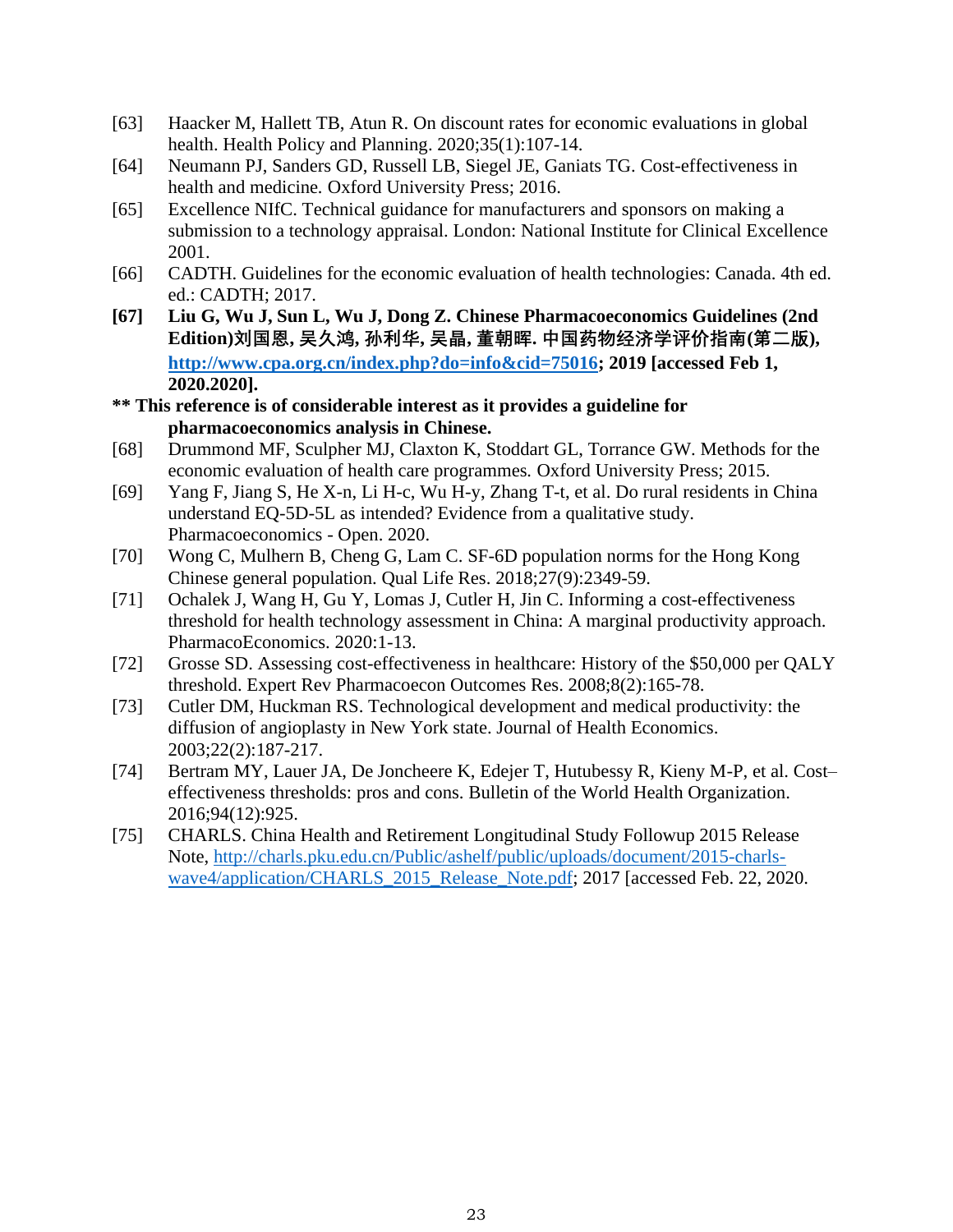| <b>Study</b>                      | <b>Type of</b><br><b>Analysis</b>     | <b>Study design</b>                     | <b>Perspective</b>    | Population                                  | <b>Time frame</b>                        | Overweight<br>and obesity                                                                      | <b>Main conclusions</b><br>(all \$ are in 2019 US\$)                                                                                                                   |
|-----------------------------------|---------------------------------------|-----------------------------------------|-----------------------|---------------------------------------------|------------------------------------------|------------------------------------------------------------------------------------------------|------------------------------------------------------------------------------------------------------------------------------------------------------------------------|
| Cost of Illness Studies           |                                       |                                         |                       |                                             |                                          |                                                                                                |                                                                                                                                                                        |
| Popkin et<br>al.[43]              | Direct costs<br>and indirect<br>costs | PAR                                     | Societal              | <b>Adults</b>                               | Annual (Yr.<br>2000)                     | Overweight:<br>$25 \leq BMI \leq 30$<br>Obesity:<br>BMI > 30<br>$\frac{\text{kg}}{\text{m}^2}$ | Total costs (including both direct<br>and indirect costs) of overweight<br>and obesity at \$71 billion (\$8.4 bn<br>direct costs, \$62.6 bn indirect<br>costs)         |
| Zhao et<br>al.[5]                 | Direct<br>medical costs               | PAR                                     | Healthcare<br>system  | <b>Adults</b>                               | Annual (Yr.<br>2002-2003)                | Overweight:<br>24 SBMI < 28<br>Obesity:<br>$BMI \geq 28$                                       | Total medical cost attributable to<br>overweight and obesity was<br>estimated at \$3.67 billion                                                                        |
| Shi et<br>al.[6]                  | Direct<br>medical costs               | Secondary data<br>analysis              | Healthcare<br>systems | Adults 45<br>years old<br>and above         | Annual (Yr<br>2011)                      | Overweight:<br>24 SBMI < 28<br>Obesity:<br>$BMI \geq 28$                                       | Total direct medical costs of \$23.9<br>bn associated with overweight and<br>obesity                                                                                   |
| Zhang et<br>al. [45]              | Direct<br>medical costs               | <b>PAR</b>                              | Healthcare<br>systems | Adults                                      | Annual (Yr<br>2010)                      | Obesity:<br>BMI > 30<br>(kg/m <sup>2</sup> )                                                   | Total direct medical costs of \$15.7<br>bn associated with overweight and<br>obesity among patients with five<br>chronic conditions                                    |
| Q Li et<br>al.[39]                | Direct costs<br>and indirect<br>costs | $Survey +$<br>economic<br>modeling      | Societal              | Adults 35<br>years old<br>and above         | Annual<br>(2015)                         | Overweight:<br>$24$ SBMI <28<br>Obesity:<br>BMI <sub>28</sub>                                  | Total economic burden of the four<br>chronic diseases associated with<br>obesity and central obesity in rural<br>Southwest China at \$4.2 billion<br>and \$9.3 billion |
| <b>Cost Effectiveness Studies</b> |                                       |                                         |                       |                                             |                                          |                                                                                                |                                                                                                                                                                        |
| Yang et<br>al. [44]               | $Cost-$<br>effectiveness<br>analysis  | Retrospective<br>study                  | Healthcare<br>systems | 76 obese<br>type 2<br>diabetes<br>patients  | June 2014-<br>May 2016                   | Overweight:<br>24 SBMI < 28<br>Obesity:<br>$BMI \geq 28$                                       | Pharmacotherapy is more cost-<br>effective than laparoscopic bypass<br>surgery in controlling HbA1C                                                                    |
| Tu et<br>al.[40]                  | Cost utility<br>analysis              | Patient cohort<br>study with<br>control | Healthcare<br>systems | 106 obese<br>type 2<br>diabetes<br>patients | February<br>$2011 -$<br>November<br>2013 | Not Applicable                                                                                 | RYGB is cost-effective 4 years<br>after operation with an ICER of<br>US\$21,371 per (QALY) gained                                                                      |

# **Table 1: Economic evaluations related to overweight and obesity in China**